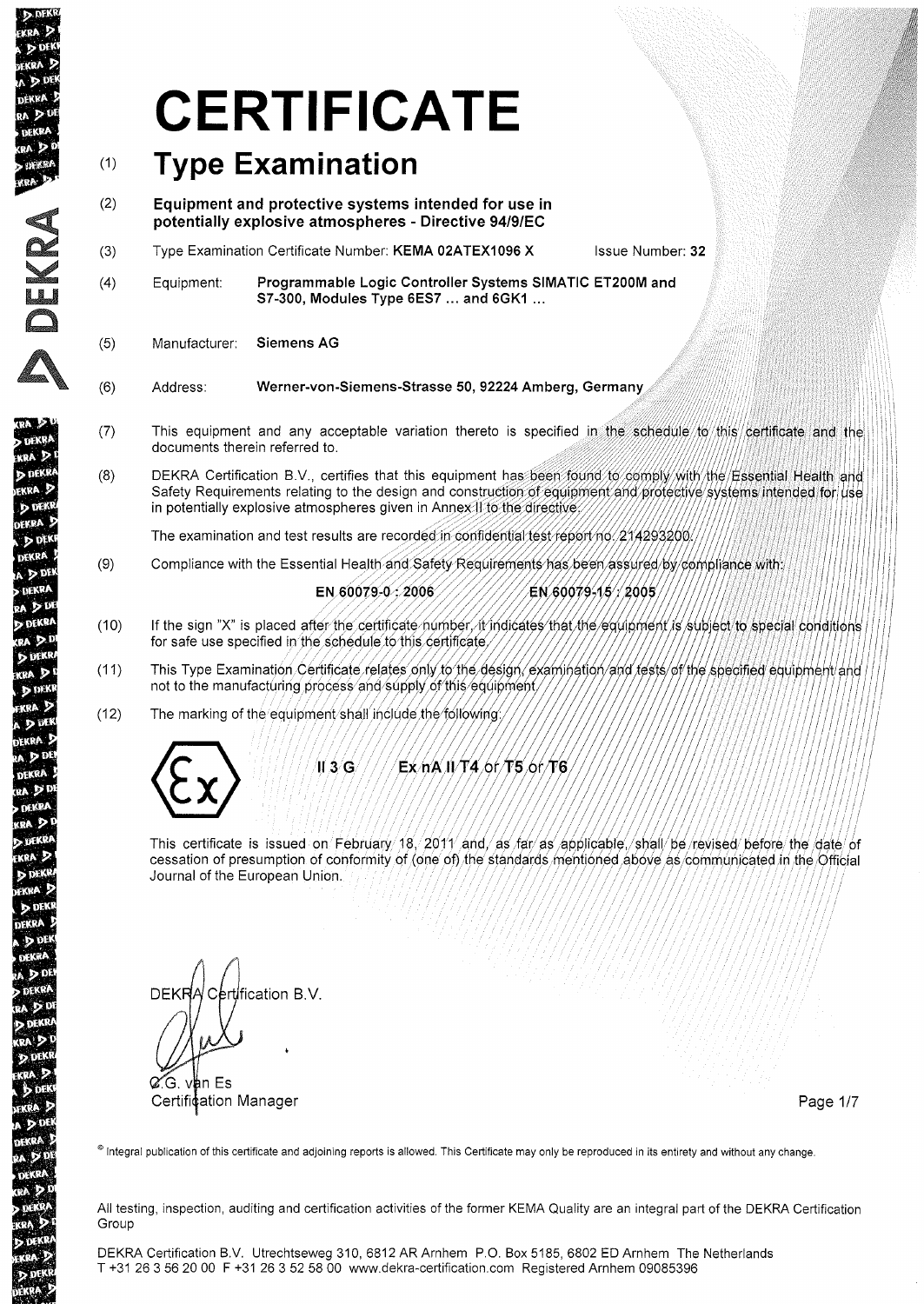

#### (14) **to Type Examination Certificate KEMA 02ATEX1096 X** Issue No. **32**

#### (15) **Description**

Modules Type 6ES7 ... and Type 6GK1 ... for use in SIMATIC ET200M and S7-300 Programmable Logic Controller Systems.

The type code, the ambient temperature range and the temperature class of the modules shall be taken from Table 1.

#### **Electrical data**

The electrical data of the supply and the input and output circuits shall be taken from **Table 1.** 

#### **Installation instructions**

The manual provided with the equipment shall be followed in detail to assure proper and safe operation.

#### (16) **Test Report**

No. 214293200.

#### (17) **Special conditions for safe use**

- 1. The modules shall be installed in a suitable enclosure providing a degree of pratection of at least IP54 according to EN 60529, taking into account the environmental conditions under which the equipment will be used.
- 2. When the temperature under rated conditions exceeds 70  $^{\circ}$ C at the cable or conduit entry point, or 80°C at the branching point of the conductors, the temperature specification of the selected cable shall be in compliance with the actual measured temperature values.
- 3. Provisions shall be made to prevent the rated voltage from being exceeded by transient disturbances of more than 40%.

#### (18) **Essential Health and Safety Requirements**

Covered by the standards listed at (9).

#### (19) **Test documentation**

As listed in Test Report No. 214293200.

Page 2/7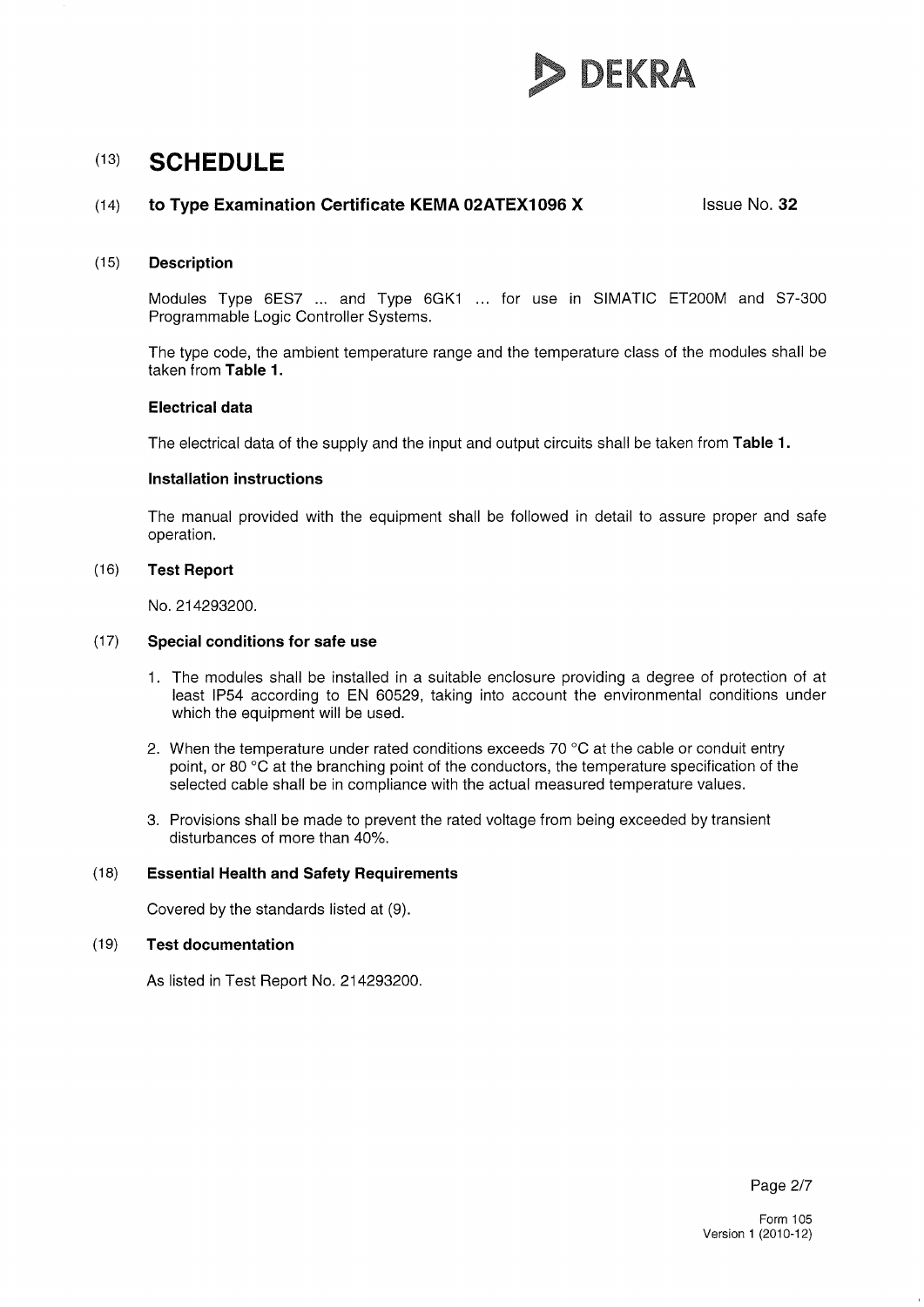

## (14) **to Type Examination Certificate KEMA 02ATEX1096 X**

Issue No. **32** 

#### **Table 1**

| <b>Description</b>             | Type/MLFB No.    | Temp.<br>code  | <b>Ambient</b><br>Range | <b>Technical Data</b>                              | Supply<br>Volt. |
|--------------------------------|------------------|----------------|-------------------------|----------------------------------------------------|-----------------|
| IM 153-1                       | 6ES7 153-1AA03-a | T4             | $0+60°C$                |                                                    | 24Vdc           |
| IM 153-Fo                      | 6ES7 153-2BB00-a | <b>T4</b>      | $0+60^{\circ}C$         |                                                    | 24Vdc           |
| Busmodul                       | 6ES7 195-7HA00-a | <b>T5</b>      | $0+60°C$                |                                                    | 5Vdc            |
| Busmodul                       | 6ES7 195-7HB00-a | T <sub>5</sub> | $0+60°C$                |                                                    | 5Vdc            |
| Busmodul                       | 6ES7 195-7HC00-a | T <sub>5</sub> | $0+60^{\circ}C$         |                                                    | 5Vdc            |
| BM IM/IM                       | 6ES7 195-7HD10-a | T <sub>6</sub> | $0+60°C$                |                                                    | 24Vdc           |
| BM IM/IM                       | 6ES7 195-7HD80-a | T6             | $-25. +60^{\circ}$ C    |                                                    | 24Vdc           |
| IM 157 Link                    | 6ES7 157-0AA82-a | T <sub>5</sub> | $-25+60°C$              |                                                    | 24Vdc           |
| <b>BM IM 157</b>               | 6ES7 195-7HE80-a | T6             | $-25+60°C$              |                                                    | 5Vdc            |
| BM DP/PA-Koppler               | 6ES7 195-7HF80-a | T <sub>6</sub> | $-25+60°C$              |                                                    | 5Vdc            |
| Interconnect Module            | 6ES7 654-7HY00-a | T <sub>5</sub> | $0+60^{\circ}C$         |                                                    | 24Vdc           |
| Y-Coupler Module               | 6ES7 197-1LB00-a | T <sub>5</sub> | $0+60^{\circ}C$         |                                                    | 24Vdc           |
| Y-IM Module                    | 6ES7 654-0YS00-a | T <sub>5</sub> | $0+60°C$                |                                                    | 24Vdc           |
| RS485-Repeater                 | 6ES7 972-0AA01-a | <b>T4</b>      | $0. . + 60^{\circ}C$    |                                                    | 24Vdc           |
| SM 322 DO 8*DC24V, 0.5A        | 6ES7 322-8BF00-a | <b>T4</b>      | $0+60°C$                |                                                    | 24Vdc           |
| SM 326 DI 24*DC24V             | 6ES7 326-1BK00-a | <b>T4</b>      | $0+60^{\circ}C$         |                                                    | 24Vdc           |
| Terminal (screw type)          | 6ES7 392-1AM00-a | $\blacksquare$ | $\blacksquare$          |                                                    | 24Vdc           |
| Terminal (snap type)           | 6ES7 392-1BM01-a | $\blacksquare$ |                         |                                                    | 24Vdc           |
| SM 331 AI 2*12 Bit             | 6ES7 331-7KB02-a | <b>T4</b>      | $0+60°C$                |                                                    | 24Vdc           |
| SM 331 AI 8*12 Bit             | 6ES7 331-7KF02-a | <b>T4</b>      | $0+60°C$                |                                                    | 24Vdc           |
| SM 332 AO 2*12 Bit             | 6ES7 332-5HB01-a | T4             | $0. + 60^{\circ}C$      |                                                    | 24Vdc           |
| SM 332 AO 4*12 Bit             | 6ES7 332-5HD01-a | <b>T4</b>      | $0+60°C$                |                                                    | 24Vdc           |
| SM 336 AI 6*13Bit              | 6ES7 336-1HE00-a | <b>T4</b>      | $0+60°C$                |                                                    | 24Vdc           |
| SM 321 DI 16*DC24V             | 6ES7 321-1BH02-a | T <sub>4</sub> | $0+60^{\circ}C$         |                                                    | 24Vdc           |
| SM 321 DI 16*DC24V             | 6ES7 321-1BH50-a | <b>T4</b>      | $0+60^{\circ}C$         |                                                    | 24Vdc           |
| SM 321 DI 32*DC24V             | 63S7 321-1BL00-a | <b>T4</b>      | $0+60°C$                |                                                    | 24Vdc           |
| SM 321 DI 16*DC24V, Alarm      | 6ES7 321-7BH01-a | <b>T4</b>      | $0+60°C$                |                                                    | 24Vdc           |
| SM 321 DI 16*NAMUR             | 6ES7 321-7TH00-a | <b>T4</b>      | $0+60^{\circ}C$         |                                                    | 24Vdc           |
| SM 322 DO 8*DC24V/2A           | 6ES7 322-1BF01-a | <b>T4</b>      | $0+60^{\circ}C$         | 2A Res./P.D. 10W Tungsten                          | 24Vdc           |
| SM 322 DO 16*DC24V/0.5A        | 6ES7 322-1BH01-a | T <sub>4</sub> | $0+60^{\circ}C$         | 0,5A Res./P.D. 5W Tungsten                         | 24Vdc           |
| SM 322 DO 32*DC24V/0.5A        | 6ES7 322-1BL00-a | <b>T4</b>      | $0+60^{\circ}C$         | 0,5A Res./P.D. 5W Tungsten                         | 24Vdc           |
| CPU 315F-2 DP                  | 6ES7 315-6FF01-a | <b>T4</b>      | $0+60^{\circ}C$         | Input DC 24V                                       | 24Vdc           |
| <b>Disconnecting Module</b>    | 6ES7 195-7KF00-a | T <sub>6</sub> | $0+60^{\circ}C$         |                                                    | 24Vdc           |
| Disconnecting Bus Module       | 6ES7 195-7HG00-a | T <sub>6</sub> | $0+60^{\circ}C$         |                                                    | 24Vdc           |
| 16 Digital Input/Output Module | 6ES7 323-1BL00-a | T <sub>4</sub> | $0+60^{\circ}C$         | 0,5A Res./P.D. 5W Tungsten                         | 24Vdc           |
| 8 Digital Input/Output Module  | 6ES7 323-1BH01-a | <b>T4</b>      | $0+60^{\circ}C$         | 0,5A Res./P.D. 5W Tungsten                         | 24Vdc           |
| 4Input/2Output Analog Module   | 6ES7 334-0CE01-a | T <sub>5</sub> | $0+60^{\circ}C$         |                                                    | 24Vdc           |
| CPU 318-2                      | 6ES7 318-2AJ00-a | <b>T4</b>      | $0+60°C$                |                                                    | 24Vdc           |
| Counter Module                 | 6ES7 350-2AH00-a | <b>T4</b>      | $0+60°C$                | Output 0,5A Res./P.D. 5W Tungsten<br>Total Load 4A | 24Vdc           |
| Analog Input/Output Module     | 6ES7 334-0KE00-a | T4             | $0+60°C$                |                                                    | 24Vdc           |
| Com. Processor RS 232          | 6ES7 341-1AH01-a | <b>T4</b>      | $0+60^{\circ}C$         |                                                    | 24Vdc           |
| Com. Processor TTY             | 6ES7 341-1BH01-a | T4             | $0+60^{\circ}C$         |                                                    | 24Vdc           |
| Com. Processor RS 485          | 6ES7 341-1CH01-a | <b>T4</b>      | $0+60^{\circ}C$         |                                                    | 24Vdc           |
| K-Contr. 8 Dig. Inp. 4A I/O    | 6ES7 355-2CH00-a | Τ4             | $0+60^{\circ}C$         |                                                    | 24Vdc           |
| S-Contr. 8 Dig. I/O 4 Al       | 6ES7 355-2SH00-a | T4             | $0+60^{\circ}C$         |                                                    | 24Vdc           |
| K-Contr. 8 Dig. Inp. 4A I/O    | 6ES7 355-0VH10-a | T4             | $0+60°C$                |                                                    | 24Vdc           |
| S-Contr. 8 Dig. I/O 4 AI       | 6ES7 355-1VH10-a | T <sub>4</sub> | $0+60^{\circ}C$         |                                                    | 24Vdc           |
| Interface Module               | 6ES7 365-0BA01-a | Τ4             | $0+60°C$                |                                                    | 24Vdc           |
| Interface Module               | 6ES7 365-0BA81-a | T4             | -25…+60°C               |                                                    | 24Vdc           |
| Interface Module               | 6ES7 360-3AA01-a | T <sub>4</sub> | $0+60°C$                |                                                    | 24Vdc           |
| Interface Module               | 6ES7 361-3CA01-a | Τ4             | $0+60^{\circ}C$         |                                                    | 24Vdc           |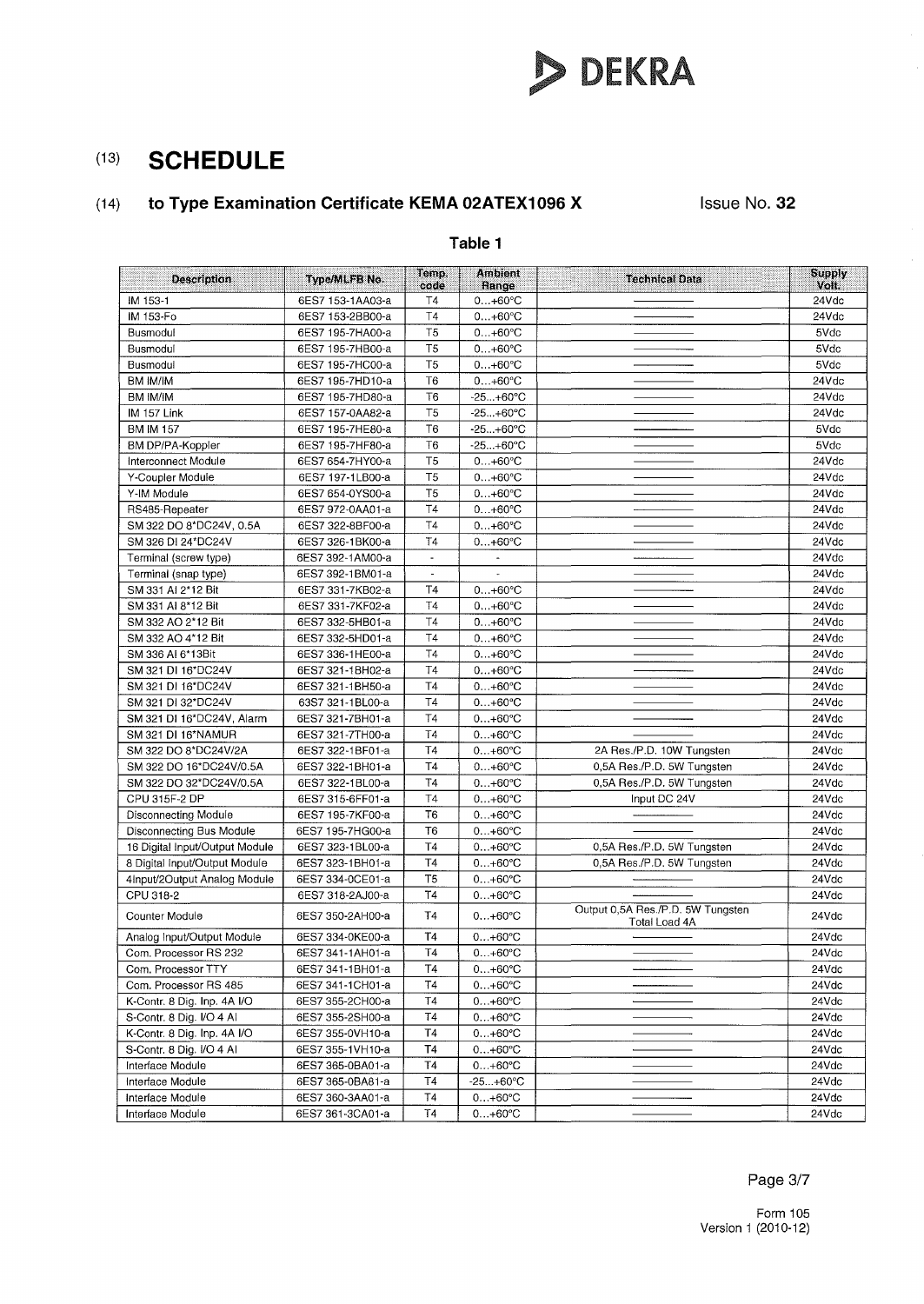

# (14) **to Type Examination Certificate KEMA 02ATEX1096 X Issue No. 32**

| Analog Input/Output Module<br>6ES7 335-7HG01-a<br>Τ4<br>$0+60°C$<br>24Vdc<br>Analog Output Module<br><b>T4</b><br>$0+60^{\circ}C$<br>6ES7 332-5HF00-a<br>24Vdc<br>Simulatorbaugruppe<br><b>T4</b><br>6ES7 374-2XH01-a<br>$0+60°C$<br>24Vdc<br><b>T4</b><br>Platzhalterbaugruppe<br>6ES7 370-0AA01-a<br>$0.460^{\circ}$ C<br>24Vdc<br>Terminal (screw type) 20pin<br>6ES7 392-1AJ00-a<br>24Vdc<br>$\tilde{\phantom{a}}$<br>$\overline{\phantom{a}}$<br>Terminal (snap type) 20pin<br>6ES7 392-1BJ00-a<br>24Vdc<br>$\mathbf{r}$<br>$\sim$<br>CPU 315M-2DP<br>6ES7 315-2AG10-a<br><b>T4</b><br>$0+60°C$<br>24Vdc<br>Input DC 24V<br>SM 321 DI16 High-speed<br>6ES7 321-1BH10-a<br><b>T4</b><br>$0+60°C$<br>24Vdc<br>SM 322 DO16 High-speed<br>6ES7 322-1BH10-a<br>T <sub>4</sub><br>$0+60^{\circ}C$<br>0,5A Res./P.D. 5W Tungsten<br>24Vdc<br>AT 40°C: 2A RES./P.D. 5W tungsten<br>AT<br>SM 326 DO 10*DC24/2A<br>$0+60°C$<br>6ES7 326-2BF01-a<br>T <sub>4</sub><br>24Vdc<br>60°C: 1A RES./P.D. 5W tungsten<br>Counter Module FM 350<br>6ES7 350-1AH03-a<br><b>T4</b><br>$0+60°C$<br>Output DC 24V, 0.5A<br>24Vdc<br><b>T4</b><br>Positioning Input Module<br>6ES7 338-4BC01-a<br>$0+60°C$<br>24Vdc<br>Diagnoserepeater<br>$0+60°C$<br>6ES7 972-0AB01-a<br>Т4<br>24Vdc<br>Bus Terminal 12M<br>6GK1 500-0AA10<br>T <sub>6</sub><br>$0+60^{\circ}C$<br>24Vdc<br>CPU 317-2DP<br>T <sub>4</sub><br>6ES7 317-2AJ10-a<br>$0+60°C$<br>24Vdc<br>Input DC 24V<br>SM 331 AI 8*13 Bit<br>6ES7 331-1KF01-a<br>T6<br>$0+60^{\circ}C$<br>24Vdc<br>CPU 317T - 2DP<br>6ES7 317-6TJ10-a<br><b>T4</b><br>$0+60^{\circ}C$<br>0,5A Res./P.D. 5W Tungsten<br>24Vdc<br>8 x IQ - Sence<br>6ES7 338-7XF00-a<br><b>T4</b><br>$0+60°C$<br>24Vdc<br>Profibus Terminator<br>6ES7 972-0DA00-a<br><b>T4</b><br>$0+60°C$<br>24Vdc<br>SM 322 DO 16*DC24V/0.5A<br>6ES7 322-8BH01-a<br><b>T4</b><br>$0+60°C$<br>0.5A Res./P.D. 5W Tungsten<br>24Vdc<br>SM 331 8AI 14bit High Speed<br>6ES7 331-7HF01-a<br>T <sub>5</sub><br>$0+60^{\circ}C$<br>24Vdc<br>DI/DX8 x DC24V / 0.5A<br>6ES7 327-1BH00-a<br>T4<br>$0+60°C$<br>0,5A Res./P.D. 5W Tungsten<br>24Vdc<br>DP/DP Koppler<br>6ES7 158-0AD01-a<br>T <sub>4</sub><br>$0+60°C$<br>24Vdc<br>Digital Inp. 16Ch. 24/48V<br>6ES7 321-1CH00-a<br>T <sub>4</sub><br>$0+60^{\circ}C$<br>24/48V<br>AC/DC<br>Digital Outp. 16Ch. 24/48V<br>6ES7 322-5GH00-a<br>T <sub>4</sub><br>$0+60°C$<br>24/48V<br>AC/DC<br>CPU 315-2PN/DP<br>6ES7 315-2EG10-a<br>T <sub>4</sub><br>$0+60°C$<br>Input DC 24V<br>24Vdc<br>DP/PA-Koppler<br>6ES7 157-0AC82-a<br><b>T4</b><br>$-25+60^{\circ}C$<br>24Vdc<br>Com. Processor CP 340<br>6ES7 340-1AH02-a<br>T <sub>6</sub><br>$0+60^{\circ}C$<br>24Vdc<br>Com. Processor CP 340<br>6ES7 340-1BH02-a<br>T <sub>6</sub><br>$0+60^{\circ}C$<br>24Vdc<br>Com. Processor CP 340<br>T <sub>6</sub><br>$0+60^{\circ}C$<br>6ES7 340-1CH02-a<br>24Vdc<br>CPU 315T - 2DP<br>6ES7 315-6TG10-a<br><b>T4</b><br>$0+60°C$<br>0,5A Res./P.D. 5W Tungsten<br>24Vdc<br>IM 153-2 (Cu)<br>6ES7 153-2BA01-a<br>T <sub>5</sub><br>$0+60^{\circ}C$<br>24Vdc<br>IM 153-2 (Cu) Outdoor<br>6ES7 153-2BA81-a<br>T <sub>5</sub><br>$-25+60°C$<br>24Vdc<br>SM 326 DI 24*DC24V<br>6ES7 326-1BK01-a<br>T <sub>5</sub><br>$0+60^{\circ}C$<br>24Vdc<br>SM 326 DO 8*DC24/2A PM<br>T <sub>5</sub><br>6ES7 326-2BF40-a<br>$0+60^{\circ}C$<br>24Vdc<br>CPU 319-3PN/DP<br>6ES7 318-3EL00-a<br>T <sub>4</sub><br>$0+60^{\circ}C$<br>Input DC 24V<br>24Vdc<br>Y-Coupler Module<br>T <sub>5</sub><br>6ES7 654-0YK00-a<br>$0+60^{\circ}C$<br>24Vdc<br>FM 352-5 DI12/Do8x24V 0,5A<br>6ES7 352-5AH00-a<br><b>T4</b><br>$0+60^{\circ}C$<br>24Vdc<br>FM 352-5 DI12/Do8x24V 0,5A<br>6ES7 352-5AH10-a<br><b>T4</b><br>$0+60^{\circ}C$<br>24Vdc<br><b>T4</b><br>AI 8 x 16 BIT<br>6ES7 331-7NF00-a<br>$0+60^{\circ}C$<br>24Vdc<br>AI 8 x UI/I Isolated<br>6ES7 331-7NF10-a<br>T4<br>$0+60^{\circ}C$<br>24Vdc<br>AI 8 x RTD<br>T4<br>6ES7 331-7PF01-a<br>$0+60°C$<br>24Vdc<br>AI 8 x TC<br>T <sub>4</sub><br>6ES7 331-7PF11-a<br>$0+60°C$<br>24Vdc<br>AO 4 x 16 BIT<br>6ES7 332-7ND02-a<br>T4<br>$0+60°C$<br>24Vdc<br>$CPU$ 312 $C$<br>T <sub>4</sub><br>6ES7 312-5BE03-a<br>$0+60^{\circ}C$<br>0,5A Res./P.D. 5W Tungsten<br>24Vdc<br><b>CPU 313C</b><br><b>T4</b><br>6ES7 313-5BF03-a<br>$0+60^{\circ}C$<br>0,5A Res./P.D. 5W Tungsten<br>24Vdc<br>CPU 313C-2 DP<br>T <sub>4</sub><br>6ES7 313-6CF03-a<br>$0+60°C$<br>0,5A Res./P.D. 5W Tungsten<br>24Vdc<br>CPU 313C-2 PtP<br><b>T4</b><br>6ES7 313-6BF03-a<br>$0+60^{\circ}C$<br>0,5A Res./P.D. 5W Tungsten<br>24Vdc<br>CPU 314C-2 DP<br><b>T4</b><br>6ES7 314-6CG03-a<br>$0+60^{\circ}C$<br>0,5A Res./P.D. 5W Tungsten<br>24Vdc<br>CPU 314C-2 PtP<br>6ES7 314-6BG03-a<br><b>T4</b><br>$0+60^{\circ}C$<br>0,5A Res./P.D. 5W Tungsten<br>24Vac<br>CPU 312M-1<br>6ES7 312-1AE13-a<br>T <sub>5</sub><br>$0+60^{\circ}C$<br>Input DC 24V<br>24Vdc | Positioning Module FM 351 | 6ES7 351-1AH01-a | T4             | $0+60^{\circ}C$ | 0,5A Res./P.D. 5W Tungsten<br>Total Load 3A | 24Vdc |
|-------------------------------------------------------------------------------------------------------------------------------------------------------------------------------------------------------------------------------------------------------------------------------------------------------------------------------------------------------------------------------------------------------------------------------------------------------------------------------------------------------------------------------------------------------------------------------------------------------------------------------------------------------------------------------------------------------------------------------------------------------------------------------------------------------------------------------------------------------------------------------------------------------------------------------------------------------------------------------------------------------------------------------------------------------------------------------------------------------------------------------------------------------------------------------------------------------------------------------------------------------------------------------------------------------------------------------------------------------------------------------------------------------------------------------------------------------------------------------------------------------------------------------------------------------------------------------------------------------------------------------------------------------------------------------------------------------------------------------------------------------------------------------------------------------------------------------------------------------------------------------------------------------------------------------------------------------------------------------------------------------------------------------------------------------------------------------------------------------------------------------------------------------------------------------------------------------------------------------------------------------------------------------------------------------------------------------------------------------------------------------------------------------------------------------------------------------------------------------------------------------------------------------------------------------------------------------------------------------------------------------------------------------------------------------------------------------------------------------------------------------------------------------------------------------------------------------------------------------------------------------------------------------------------------------------------------------------------------------------------------------------------------------------------------------------------------------------------------------------------------------------------------------------------------------------------------------------------------------------------------------------------------------------------------------------------------------------------------------------------------------------------------------------------------------------------------------------------------------------------------------------------------------------------------------------------------------------------------------------------------------------------------------------------------------------------------------------------------------------------------------------------------------------------------------------------------------------------------------------------------------------------------------------------------------------------------------------------------------------------------------------------------------------------------------------------------------------------------------------------------------------------------------------------------------------------------------------------------------------------------------------------------------------------------------------------------------------------------------------------------------------------------------------------------------------------------------------------------------------------------------------------------------------------------------------------------------------------------------------------------------------------------------------------------------------------------------------------------------------------------------------------------------------------------------------------------------------------------------------------------------|---------------------------|------------------|----------------|-----------------|---------------------------------------------|-------|
|                                                                                                                                                                                                                                                                                                                                                                                                                                                                                                                                                                                                                                                                                                                                                                                                                                                                                                                                                                                                                                                                                                                                                                                                                                                                                                                                                                                                                                                                                                                                                                                                                                                                                                                                                                                                                                                                                                                                                                                                                                                                                                                                                                                                                                                                                                                                                                                                                                                                                                                                                                                                                                                                                                                                                                                                                                                                                                                                                                                                                                                                                                                                                                                                                                                                                                                                                                                                                                                                                                                                                                                                                                                                                                                                                                                                                                                                                                                                                                                                                                                                                                                                                                                                                                                                                                                                                                                                                                                                                                                                                                                                                                                                                                                                                                                                                                                                               |                           |                  |                |                 |                                             |       |
|                                                                                                                                                                                                                                                                                                                                                                                                                                                                                                                                                                                                                                                                                                                                                                                                                                                                                                                                                                                                                                                                                                                                                                                                                                                                                                                                                                                                                                                                                                                                                                                                                                                                                                                                                                                                                                                                                                                                                                                                                                                                                                                                                                                                                                                                                                                                                                                                                                                                                                                                                                                                                                                                                                                                                                                                                                                                                                                                                                                                                                                                                                                                                                                                                                                                                                                                                                                                                                                                                                                                                                                                                                                                                                                                                                                                                                                                                                                                                                                                                                                                                                                                                                                                                                                                                                                                                                                                                                                                                                                                                                                                                                                                                                                                                                                                                                                                               |                           |                  |                |                 |                                             |       |
|                                                                                                                                                                                                                                                                                                                                                                                                                                                                                                                                                                                                                                                                                                                                                                                                                                                                                                                                                                                                                                                                                                                                                                                                                                                                                                                                                                                                                                                                                                                                                                                                                                                                                                                                                                                                                                                                                                                                                                                                                                                                                                                                                                                                                                                                                                                                                                                                                                                                                                                                                                                                                                                                                                                                                                                                                                                                                                                                                                                                                                                                                                                                                                                                                                                                                                                                                                                                                                                                                                                                                                                                                                                                                                                                                                                                                                                                                                                                                                                                                                                                                                                                                                                                                                                                                                                                                                                                                                                                                                                                                                                                                                                                                                                                                                                                                                                                               |                           |                  |                |                 |                                             |       |
|                                                                                                                                                                                                                                                                                                                                                                                                                                                                                                                                                                                                                                                                                                                                                                                                                                                                                                                                                                                                                                                                                                                                                                                                                                                                                                                                                                                                                                                                                                                                                                                                                                                                                                                                                                                                                                                                                                                                                                                                                                                                                                                                                                                                                                                                                                                                                                                                                                                                                                                                                                                                                                                                                                                                                                                                                                                                                                                                                                                                                                                                                                                                                                                                                                                                                                                                                                                                                                                                                                                                                                                                                                                                                                                                                                                                                                                                                                                                                                                                                                                                                                                                                                                                                                                                                                                                                                                                                                                                                                                                                                                                                                                                                                                                                                                                                                                                               |                           |                  |                |                 |                                             |       |
|                                                                                                                                                                                                                                                                                                                                                                                                                                                                                                                                                                                                                                                                                                                                                                                                                                                                                                                                                                                                                                                                                                                                                                                                                                                                                                                                                                                                                                                                                                                                                                                                                                                                                                                                                                                                                                                                                                                                                                                                                                                                                                                                                                                                                                                                                                                                                                                                                                                                                                                                                                                                                                                                                                                                                                                                                                                                                                                                                                                                                                                                                                                                                                                                                                                                                                                                                                                                                                                                                                                                                                                                                                                                                                                                                                                                                                                                                                                                                                                                                                                                                                                                                                                                                                                                                                                                                                                                                                                                                                                                                                                                                                                                                                                                                                                                                                                                               |                           |                  |                |                 |                                             |       |
|                                                                                                                                                                                                                                                                                                                                                                                                                                                                                                                                                                                                                                                                                                                                                                                                                                                                                                                                                                                                                                                                                                                                                                                                                                                                                                                                                                                                                                                                                                                                                                                                                                                                                                                                                                                                                                                                                                                                                                                                                                                                                                                                                                                                                                                                                                                                                                                                                                                                                                                                                                                                                                                                                                                                                                                                                                                                                                                                                                                                                                                                                                                                                                                                                                                                                                                                                                                                                                                                                                                                                                                                                                                                                                                                                                                                                                                                                                                                                                                                                                                                                                                                                                                                                                                                                                                                                                                                                                                                                                                                                                                                                                                                                                                                                                                                                                                                               |                           |                  |                |                 |                                             |       |
|                                                                                                                                                                                                                                                                                                                                                                                                                                                                                                                                                                                                                                                                                                                                                                                                                                                                                                                                                                                                                                                                                                                                                                                                                                                                                                                                                                                                                                                                                                                                                                                                                                                                                                                                                                                                                                                                                                                                                                                                                                                                                                                                                                                                                                                                                                                                                                                                                                                                                                                                                                                                                                                                                                                                                                                                                                                                                                                                                                                                                                                                                                                                                                                                                                                                                                                                                                                                                                                                                                                                                                                                                                                                                                                                                                                                                                                                                                                                                                                                                                                                                                                                                                                                                                                                                                                                                                                                                                                                                                                                                                                                                                                                                                                                                                                                                                                                               |                           |                  |                |                 |                                             |       |
|                                                                                                                                                                                                                                                                                                                                                                                                                                                                                                                                                                                                                                                                                                                                                                                                                                                                                                                                                                                                                                                                                                                                                                                                                                                                                                                                                                                                                                                                                                                                                                                                                                                                                                                                                                                                                                                                                                                                                                                                                                                                                                                                                                                                                                                                                                                                                                                                                                                                                                                                                                                                                                                                                                                                                                                                                                                                                                                                                                                                                                                                                                                                                                                                                                                                                                                                                                                                                                                                                                                                                                                                                                                                                                                                                                                                                                                                                                                                                                                                                                                                                                                                                                                                                                                                                                                                                                                                                                                                                                                                                                                                                                                                                                                                                                                                                                                                               |                           |                  |                |                 |                                             |       |
|                                                                                                                                                                                                                                                                                                                                                                                                                                                                                                                                                                                                                                                                                                                                                                                                                                                                                                                                                                                                                                                                                                                                                                                                                                                                                                                                                                                                                                                                                                                                                                                                                                                                                                                                                                                                                                                                                                                                                                                                                                                                                                                                                                                                                                                                                                                                                                                                                                                                                                                                                                                                                                                                                                                                                                                                                                                                                                                                                                                                                                                                                                                                                                                                                                                                                                                                                                                                                                                                                                                                                                                                                                                                                                                                                                                                                                                                                                                                                                                                                                                                                                                                                                                                                                                                                                                                                                                                                                                                                                                                                                                                                                                                                                                                                                                                                                                                               |                           |                  |                |                 |                                             |       |
|                                                                                                                                                                                                                                                                                                                                                                                                                                                                                                                                                                                                                                                                                                                                                                                                                                                                                                                                                                                                                                                                                                                                                                                                                                                                                                                                                                                                                                                                                                                                                                                                                                                                                                                                                                                                                                                                                                                                                                                                                                                                                                                                                                                                                                                                                                                                                                                                                                                                                                                                                                                                                                                                                                                                                                                                                                                                                                                                                                                                                                                                                                                                                                                                                                                                                                                                                                                                                                                                                                                                                                                                                                                                                                                                                                                                                                                                                                                                                                                                                                                                                                                                                                                                                                                                                                                                                                                                                                                                                                                                                                                                                                                                                                                                                                                                                                                                               |                           |                  |                |                 |                                             |       |
|                                                                                                                                                                                                                                                                                                                                                                                                                                                                                                                                                                                                                                                                                                                                                                                                                                                                                                                                                                                                                                                                                                                                                                                                                                                                                                                                                                                                                                                                                                                                                                                                                                                                                                                                                                                                                                                                                                                                                                                                                                                                                                                                                                                                                                                                                                                                                                                                                                                                                                                                                                                                                                                                                                                                                                                                                                                                                                                                                                                                                                                                                                                                                                                                                                                                                                                                                                                                                                                                                                                                                                                                                                                                                                                                                                                                                                                                                                                                                                                                                                                                                                                                                                                                                                                                                                                                                                                                                                                                                                                                                                                                                                                                                                                                                                                                                                                                               |                           |                  |                |                 |                                             |       |
|                                                                                                                                                                                                                                                                                                                                                                                                                                                                                                                                                                                                                                                                                                                                                                                                                                                                                                                                                                                                                                                                                                                                                                                                                                                                                                                                                                                                                                                                                                                                                                                                                                                                                                                                                                                                                                                                                                                                                                                                                                                                                                                                                                                                                                                                                                                                                                                                                                                                                                                                                                                                                                                                                                                                                                                                                                                                                                                                                                                                                                                                                                                                                                                                                                                                                                                                                                                                                                                                                                                                                                                                                                                                                                                                                                                                                                                                                                                                                                                                                                                                                                                                                                                                                                                                                                                                                                                                                                                                                                                                                                                                                                                                                                                                                                                                                                                                               |                           |                  |                |                 |                                             |       |
|                                                                                                                                                                                                                                                                                                                                                                                                                                                                                                                                                                                                                                                                                                                                                                                                                                                                                                                                                                                                                                                                                                                                                                                                                                                                                                                                                                                                                                                                                                                                                                                                                                                                                                                                                                                                                                                                                                                                                                                                                                                                                                                                                                                                                                                                                                                                                                                                                                                                                                                                                                                                                                                                                                                                                                                                                                                                                                                                                                                                                                                                                                                                                                                                                                                                                                                                                                                                                                                                                                                                                                                                                                                                                                                                                                                                                                                                                                                                                                                                                                                                                                                                                                                                                                                                                                                                                                                                                                                                                                                                                                                                                                                                                                                                                                                                                                                                               |                           |                  |                |                 |                                             |       |
|                                                                                                                                                                                                                                                                                                                                                                                                                                                                                                                                                                                                                                                                                                                                                                                                                                                                                                                                                                                                                                                                                                                                                                                                                                                                                                                                                                                                                                                                                                                                                                                                                                                                                                                                                                                                                                                                                                                                                                                                                                                                                                                                                                                                                                                                                                                                                                                                                                                                                                                                                                                                                                                                                                                                                                                                                                                                                                                                                                                                                                                                                                                                                                                                                                                                                                                                                                                                                                                                                                                                                                                                                                                                                                                                                                                                                                                                                                                                                                                                                                                                                                                                                                                                                                                                                                                                                                                                                                                                                                                                                                                                                                                                                                                                                                                                                                                                               |                           |                  |                |                 |                                             |       |
|                                                                                                                                                                                                                                                                                                                                                                                                                                                                                                                                                                                                                                                                                                                                                                                                                                                                                                                                                                                                                                                                                                                                                                                                                                                                                                                                                                                                                                                                                                                                                                                                                                                                                                                                                                                                                                                                                                                                                                                                                                                                                                                                                                                                                                                                                                                                                                                                                                                                                                                                                                                                                                                                                                                                                                                                                                                                                                                                                                                                                                                                                                                                                                                                                                                                                                                                                                                                                                                                                                                                                                                                                                                                                                                                                                                                                                                                                                                                                                                                                                                                                                                                                                                                                                                                                                                                                                                                                                                                                                                                                                                                                                                                                                                                                                                                                                                                               |                           |                  |                |                 |                                             |       |
|                                                                                                                                                                                                                                                                                                                                                                                                                                                                                                                                                                                                                                                                                                                                                                                                                                                                                                                                                                                                                                                                                                                                                                                                                                                                                                                                                                                                                                                                                                                                                                                                                                                                                                                                                                                                                                                                                                                                                                                                                                                                                                                                                                                                                                                                                                                                                                                                                                                                                                                                                                                                                                                                                                                                                                                                                                                                                                                                                                                                                                                                                                                                                                                                                                                                                                                                                                                                                                                                                                                                                                                                                                                                                                                                                                                                                                                                                                                                                                                                                                                                                                                                                                                                                                                                                                                                                                                                                                                                                                                                                                                                                                                                                                                                                                                                                                                                               |                           |                  |                |                 |                                             |       |
|                                                                                                                                                                                                                                                                                                                                                                                                                                                                                                                                                                                                                                                                                                                                                                                                                                                                                                                                                                                                                                                                                                                                                                                                                                                                                                                                                                                                                                                                                                                                                                                                                                                                                                                                                                                                                                                                                                                                                                                                                                                                                                                                                                                                                                                                                                                                                                                                                                                                                                                                                                                                                                                                                                                                                                                                                                                                                                                                                                                                                                                                                                                                                                                                                                                                                                                                                                                                                                                                                                                                                                                                                                                                                                                                                                                                                                                                                                                                                                                                                                                                                                                                                                                                                                                                                                                                                                                                                                                                                                                                                                                                                                                                                                                                                                                                                                                                               |                           |                  |                |                 |                                             |       |
|                                                                                                                                                                                                                                                                                                                                                                                                                                                                                                                                                                                                                                                                                                                                                                                                                                                                                                                                                                                                                                                                                                                                                                                                                                                                                                                                                                                                                                                                                                                                                                                                                                                                                                                                                                                                                                                                                                                                                                                                                                                                                                                                                                                                                                                                                                                                                                                                                                                                                                                                                                                                                                                                                                                                                                                                                                                                                                                                                                                                                                                                                                                                                                                                                                                                                                                                                                                                                                                                                                                                                                                                                                                                                                                                                                                                                                                                                                                                                                                                                                                                                                                                                                                                                                                                                                                                                                                                                                                                                                                                                                                                                                                                                                                                                                                                                                                                               |                           |                  |                |                 |                                             |       |
|                                                                                                                                                                                                                                                                                                                                                                                                                                                                                                                                                                                                                                                                                                                                                                                                                                                                                                                                                                                                                                                                                                                                                                                                                                                                                                                                                                                                                                                                                                                                                                                                                                                                                                                                                                                                                                                                                                                                                                                                                                                                                                                                                                                                                                                                                                                                                                                                                                                                                                                                                                                                                                                                                                                                                                                                                                                                                                                                                                                                                                                                                                                                                                                                                                                                                                                                                                                                                                                                                                                                                                                                                                                                                                                                                                                                                                                                                                                                                                                                                                                                                                                                                                                                                                                                                                                                                                                                                                                                                                                                                                                                                                                                                                                                                                                                                                                                               |                           |                  |                |                 |                                             |       |
|                                                                                                                                                                                                                                                                                                                                                                                                                                                                                                                                                                                                                                                                                                                                                                                                                                                                                                                                                                                                                                                                                                                                                                                                                                                                                                                                                                                                                                                                                                                                                                                                                                                                                                                                                                                                                                                                                                                                                                                                                                                                                                                                                                                                                                                                                                                                                                                                                                                                                                                                                                                                                                                                                                                                                                                                                                                                                                                                                                                                                                                                                                                                                                                                                                                                                                                                                                                                                                                                                                                                                                                                                                                                                                                                                                                                                                                                                                                                                                                                                                                                                                                                                                                                                                                                                                                                                                                                                                                                                                                                                                                                                                                                                                                                                                                                                                                                               |                           |                  |                |                 |                                             |       |
|                                                                                                                                                                                                                                                                                                                                                                                                                                                                                                                                                                                                                                                                                                                                                                                                                                                                                                                                                                                                                                                                                                                                                                                                                                                                                                                                                                                                                                                                                                                                                                                                                                                                                                                                                                                                                                                                                                                                                                                                                                                                                                                                                                                                                                                                                                                                                                                                                                                                                                                                                                                                                                                                                                                                                                                                                                                                                                                                                                                                                                                                                                                                                                                                                                                                                                                                                                                                                                                                                                                                                                                                                                                                                                                                                                                                                                                                                                                                                                                                                                                                                                                                                                                                                                                                                                                                                                                                                                                                                                                                                                                                                                                                                                                                                                                                                                                                               |                           |                  |                |                 |                                             |       |
|                                                                                                                                                                                                                                                                                                                                                                                                                                                                                                                                                                                                                                                                                                                                                                                                                                                                                                                                                                                                                                                                                                                                                                                                                                                                                                                                                                                                                                                                                                                                                                                                                                                                                                                                                                                                                                                                                                                                                                                                                                                                                                                                                                                                                                                                                                                                                                                                                                                                                                                                                                                                                                                                                                                                                                                                                                                                                                                                                                                                                                                                                                                                                                                                                                                                                                                                                                                                                                                                                                                                                                                                                                                                                                                                                                                                                                                                                                                                                                                                                                                                                                                                                                                                                                                                                                                                                                                                                                                                                                                                                                                                                                                                                                                                                                                                                                                                               |                           |                  |                |                 |                                             |       |
|                                                                                                                                                                                                                                                                                                                                                                                                                                                                                                                                                                                                                                                                                                                                                                                                                                                                                                                                                                                                                                                                                                                                                                                                                                                                                                                                                                                                                                                                                                                                                                                                                                                                                                                                                                                                                                                                                                                                                                                                                                                                                                                                                                                                                                                                                                                                                                                                                                                                                                                                                                                                                                                                                                                                                                                                                                                                                                                                                                                                                                                                                                                                                                                                                                                                                                                                                                                                                                                                                                                                                                                                                                                                                                                                                                                                                                                                                                                                                                                                                                                                                                                                                                                                                                                                                                                                                                                                                                                                                                                                                                                                                                                                                                                                                                                                                                                                               |                           |                  |                |                 |                                             |       |
|                                                                                                                                                                                                                                                                                                                                                                                                                                                                                                                                                                                                                                                                                                                                                                                                                                                                                                                                                                                                                                                                                                                                                                                                                                                                                                                                                                                                                                                                                                                                                                                                                                                                                                                                                                                                                                                                                                                                                                                                                                                                                                                                                                                                                                                                                                                                                                                                                                                                                                                                                                                                                                                                                                                                                                                                                                                                                                                                                                                                                                                                                                                                                                                                                                                                                                                                                                                                                                                                                                                                                                                                                                                                                                                                                                                                                                                                                                                                                                                                                                                                                                                                                                                                                                                                                                                                                                                                                                                                                                                                                                                                                                                                                                                                                                                                                                                                               |                           |                  |                |                 |                                             |       |
|                                                                                                                                                                                                                                                                                                                                                                                                                                                                                                                                                                                                                                                                                                                                                                                                                                                                                                                                                                                                                                                                                                                                                                                                                                                                                                                                                                                                                                                                                                                                                                                                                                                                                                                                                                                                                                                                                                                                                                                                                                                                                                                                                                                                                                                                                                                                                                                                                                                                                                                                                                                                                                                                                                                                                                                                                                                                                                                                                                                                                                                                                                                                                                                                                                                                                                                                                                                                                                                                                                                                                                                                                                                                                                                                                                                                                                                                                                                                                                                                                                                                                                                                                                                                                                                                                                                                                                                                                                                                                                                                                                                                                                                                                                                                                                                                                                                                               |                           |                  |                |                 |                                             |       |
|                                                                                                                                                                                                                                                                                                                                                                                                                                                                                                                                                                                                                                                                                                                                                                                                                                                                                                                                                                                                                                                                                                                                                                                                                                                                                                                                                                                                                                                                                                                                                                                                                                                                                                                                                                                                                                                                                                                                                                                                                                                                                                                                                                                                                                                                                                                                                                                                                                                                                                                                                                                                                                                                                                                                                                                                                                                                                                                                                                                                                                                                                                                                                                                                                                                                                                                                                                                                                                                                                                                                                                                                                                                                                                                                                                                                                                                                                                                                                                                                                                                                                                                                                                                                                                                                                                                                                                                                                                                                                                                                                                                                                                                                                                                                                                                                                                                                               |                           |                  |                |                 |                                             |       |
|                                                                                                                                                                                                                                                                                                                                                                                                                                                                                                                                                                                                                                                                                                                                                                                                                                                                                                                                                                                                                                                                                                                                                                                                                                                                                                                                                                                                                                                                                                                                                                                                                                                                                                                                                                                                                                                                                                                                                                                                                                                                                                                                                                                                                                                                                                                                                                                                                                                                                                                                                                                                                                                                                                                                                                                                                                                                                                                                                                                                                                                                                                                                                                                                                                                                                                                                                                                                                                                                                                                                                                                                                                                                                                                                                                                                                                                                                                                                                                                                                                                                                                                                                                                                                                                                                                                                                                                                                                                                                                                                                                                                                                                                                                                                                                                                                                                                               |                           |                  |                |                 |                                             |       |
|                                                                                                                                                                                                                                                                                                                                                                                                                                                                                                                                                                                                                                                                                                                                                                                                                                                                                                                                                                                                                                                                                                                                                                                                                                                                                                                                                                                                                                                                                                                                                                                                                                                                                                                                                                                                                                                                                                                                                                                                                                                                                                                                                                                                                                                                                                                                                                                                                                                                                                                                                                                                                                                                                                                                                                                                                                                                                                                                                                                                                                                                                                                                                                                                                                                                                                                                                                                                                                                                                                                                                                                                                                                                                                                                                                                                                                                                                                                                                                                                                                                                                                                                                                                                                                                                                                                                                                                                                                                                                                                                                                                                                                                                                                                                                                                                                                                                               |                           |                  |                |                 |                                             |       |
|                                                                                                                                                                                                                                                                                                                                                                                                                                                                                                                                                                                                                                                                                                                                                                                                                                                                                                                                                                                                                                                                                                                                                                                                                                                                                                                                                                                                                                                                                                                                                                                                                                                                                                                                                                                                                                                                                                                                                                                                                                                                                                                                                                                                                                                                                                                                                                                                                                                                                                                                                                                                                                                                                                                                                                                                                                                                                                                                                                                                                                                                                                                                                                                                                                                                                                                                                                                                                                                                                                                                                                                                                                                                                                                                                                                                                                                                                                                                                                                                                                                                                                                                                                                                                                                                                                                                                                                                                                                                                                                                                                                                                                                                                                                                                                                                                                                                               |                           |                  |                |                 |                                             |       |
|                                                                                                                                                                                                                                                                                                                                                                                                                                                                                                                                                                                                                                                                                                                                                                                                                                                                                                                                                                                                                                                                                                                                                                                                                                                                                                                                                                                                                                                                                                                                                                                                                                                                                                                                                                                                                                                                                                                                                                                                                                                                                                                                                                                                                                                                                                                                                                                                                                                                                                                                                                                                                                                                                                                                                                                                                                                                                                                                                                                                                                                                                                                                                                                                                                                                                                                                                                                                                                                                                                                                                                                                                                                                                                                                                                                                                                                                                                                                                                                                                                                                                                                                                                                                                                                                                                                                                                                                                                                                                                                                                                                                                                                                                                                                                                                                                                                                               |                           |                  |                |                 |                                             |       |
|                                                                                                                                                                                                                                                                                                                                                                                                                                                                                                                                                                                                                                                                                                                                                                                                                                                                                                                                                                                                                                                                                                                                                                                                                                                                                                                                                                                                                                                                                                                                                                                                                                                                                                                                                                                                                                                                                                                                                                                                                                                                                                                                                                                                                                                                                                                                                                                                                                                                                                                                                                                                                                                                                                                                                                                                                                                                                                                                                                                                                                                                                                                                                                                                                                                                                                                                                                                                                                                                                                                                                                                                                                                                                                                                                                                                                                                                                                                                                                                                                                                                                                                                                                                                                                                                                                                                                                                                                                                                                                                                                                                                                                                                                                                                                                                                                                                                               |                           |                  |                |                 |                                             |       |
|                                                                                                                                                                                                                                                                                                                                                                                                                                                                                                                                                                                                                                                                                                                                                                                                                                                                                                                                                                                                                                                                                                                                                                                                                                                                                                                                                                                                                                                                                                                                                                                                                                                                                                                                                                                                                                                                                                                                                                                                                                                                                                                                                                                                                                                                                                                                                                                                                                                                                                                                                                                                                                                                                                                                                                                                                                                                                                                                                                                                                                                                                                                                                                                                                                                                                                                                                                                                                                                                                                                                                                                                                                                                                                                                                                                                                                                                                                                                                                                                                                                                                                                                                                                                                                                                                                                                                                                                                                                                                                                                                                                                                                                                                                                                                                                                                                                                               |                           |                  |                |                 |                                             |       |
|                                                                                                                                                                                                                                                                                                                                                                                                                                                                                                                                                                                                                                                                                                                                                                                                                                                                                                                                                                                                                                                                                                                                                                                                                                                                                                                                                                                                                                                                                                                                                                                                                                                                                                                                                                                                                                                                                                                                                                                                                                                                                                                                                                                                                                                                                                                                                                                                                                                                                                                                                                                                                                                                                                                                                                                                                                                                                                                                                                                                                                                                                                                                                                                                                                                                                                                                                                                                                                                                                                                                                                                                                                                                                                                                                                                                                                                                                                                                                                                                                                                                                                                                                                                                                                                                                                                                                                                                                                                                                                                                                                                                                                                                                                                                                                                                                                                                               |                           |                  |                |                 |                                             |       |
|                                                                                                                                                                                                                                                                                                                                                                                                                                                                                                                                                                                                                                                                                                                                                                                                                                                                                                                                                                                                                                                                                                                                                                                                                                                                                                                                                                                                                                                                                                                                                                                                                                                                                                                                                                                                                                                                                                                                                                                                                                                                                                                                                                                                                                                                                                                                                                                                                                                                                                                                                                                                                                                                                                                                                                                                                                                                                                                                                                                                                                                                                                                                                                                                                                                                                                                                                                                                                                                                                                                                                                                                                                                                                                                                                                                                                                                                                                                                                                                                                                                                                                                                                                                                                                                                                                                                                                                                                                                                                                                                                                                                                                                                                                                                                                                                                                                                               |                           |                  |                |                 |                                             |       |
|                                                                                                                                                                                                                                                                                                                                                                                                                                                                                                                                                                                                                                                                                                                                                                                                                                                                                                                                                                                                                                                                                                                                                                                                                                                                                                                                                                                                                                                                                                                                                                                                                                                                                                                                                                                                                                                                                                                                                                                                                                                                                                                                                                                                                                                                                                                                                                                                                                                                                                                                                                                                                                                                                                                                                                                                                                                                                                                                                                                                                                                                                                                                                                                                                                                                                                                                                                                                                                                                                                                                                                                                                                                                                                                                                                                                                                                                                                                                                                                                                                                                                                                                                                                                                                                                                                                                                                                                                                                                                                                                                                                                                                                                                                                                                                                                                                                                               |                           |                  |                |                 |                                             |       |
|                                                                                                                                                                                                                                                                                                                                                                                                                                                                                                                                                                                                                                                                                                                                                                                                                                                                                                                                                                                                                                                                                                                                                                                                                                                                                                                                                                                                                                                                                                                                                                                                                                                                                                                                                                                                                                                                                                                                                                                                                                                                                                                                                                                                                                                                                                                                                                                                                                                                                                                                                                                                                                                                                                                                                                                                                                                                                                                                                                                                                                                                                                                                                                                                                                                                                                                                                                                                                                                                                                                                                                                                                                                                                                                                                                                                                                                                                                                                                                                                                                                                                                                                                                                                                                                                                                                                                                                                                                                                                                                                                                                                                                                                                                                                                                                                                                                                               |                           |                  |                |                 |                                             |       |
|                                                                                                                                                                                                                                                                                                                                                                                                                                                                                                                                                                                                                                                                                                                                                                                                                                                                                                                                                                                                                                                                                                                                                                                                                                                                                                                                                                                                                                                                                                                                                                                                                                                                                                                                                                                                                                                                                                                                                                                                                                                                                                                                                                                                                                                                                                                                                                                                                                                                                                                                                                                                                                                                                                                                                                                                                                                                                                                                                                                                                                                                                                                                                                                                                                                                                                                                                                                                                                                                                                                                                                                                                                                                                                                                                                                                                                                                                                                                                                                                                                                                                                                                                                                                                                                                                                                                                                                                                                                                                                                                                                                                                                                                                                                                                                                                                                                                               |                           |                  |                |                 |                                             |       |
|                                                                                                                                                                                                                                                                                                                                                                                                                                                                                                                                                                                                                                                                                                                                                                                                                                                                                                                                                                                                                                                                                                                                                                                                                                                                                                                                                                                                                                                                                                                                                                                                                                                                                                                                                                                                                                                                                                                                                                                                                                                                                                                                                                                                                                                                                                                                                                                                                                                                                                                                                                                                                                                                                                                                                                                                                                                                                                                                                                                                                                                                                                                                                                                                                                                                                                                                                                                                                                                                                                                                                                                                                                                                                                                                                                                                                                                                                                                                                                                                                                                                                                                                                                                                                                                                                                                                                                                                                                                                                                                                                                                                                                                                                                                                                                                                                                                                               |                           |                  |                |                 |                                             |       |
|                                                                                                                                                                                                                                                                                                                                                                                                                                                                                                                                                                                                                                                                                                                                                                                                                                                                                                                                                                                                                                                                                                                                                                                                                                                                                                                                                                                                                                                                                                                                                                                                                                                                                                                                                                                                                                                                                                                                                                                                                                                                                                                                                                                                                                                                                                                                                                                                                                                                                                                                                                                                                                                                                                                                                                                                                                                                                                                                                                                                                                                                                                                                                                                                                                                                                                                                                                                                                                                                                                                                                                                                                                                                                                                                                                                                                                                                                                                                                                                                                                                                                                                                                                                                                                                                                                                                                                                                                                                                                                                                                                                                                                                                                                                                                                                                                                                                               |                           |                  |                |                 |                                             |       |
|                                                                                                                                                                                                                                                                                                                                                                                                                                                                                                                                                                                                                                                                                                                                                                                                                                                                                                                                                                                                                                                                                                                                                                                                                                                                                                                                                                                                                                                                                                                                                                                                                                                                                                                                                                                                                                                                                                                                                                                                                                                                                                                                                                                                                                                                                                                                                                                                                                                                                                                                                                                                                                                                                                                                                                                                                                                                                                                                                                                                                                                                                                                                                                                                                                                                                                                                                                                                                                                                                                                                                                                                                                                                                                                                                                                                                                                                                                                                                                                                                                                                                                                                                                                                                                                                                                                                                                                                                                                                                                                                                                                                                                                                                                                                                                                                                                                                               |                           |                  |                |                 |                                             |       |
|                                                                                                                                                                                                                                                                                                                                                                                                                                                                                                                                                                                                                                                                                                                                                                                                                                                                                                                                                                                                                                                                                                                                                                                                                                                                                                                                                                                                                                                                                                                                                                                                                                                                                                                                                                                                                                                                                                                                                                                                                                                                                                                                                                                                                                                                                                                                                                                                                                                                                                                                                                                                                                                                                                                                                                                                                                                                                                                                                                                                                                                                                                                                                                                                                                                                                                                                                                                                                                                                                                                                                                                                                                                                                                                                                                                                                                                                                                                                                                                                                                                                                                                                                                                                                                                                                                                                                                                                                                                                                                                                                                                                                                                                                                                                                                                                                                                                               |                           |                  |                |                 |                                             |       |
|                                                                                                                                                                                                                                                                                                                                                                                                                                                                                                                                                                                                                                                                                                                                                                                                                                                                                                                                                                                                                                                                                                                                                                                                                                                                                                                                                                                                                                                                                                                                                                                                                                                                                                                                                                                                                                                                                                                                                                                                                                                                                                                                                                                                                                                                                                                                                                                                                                                                                                                                                                                                                                                                                                                                                                                                                                                                                                                                                                                                                                                                                                                                                                                                                                                                                                                                                                                                                                                                                                                                                                                                                                                                                                                                                                                                                                                                                                                                                                                                                                                                                                                                                                                                                                                                                                                                                                                                                                                                                                                                                                                                                                                                                                                                                                                                                                                                               |                           |                  |                |                 |                                             |       |
|                                                                                                                                                                                                                                                                                                                                                                                                                                                                                                                                                                                                                                                                                                                                                                                                                                                                                                                                                                                                                                                                                                                                                                                                                                                                                                                                                                                                                                                                                                                                                                                                                                                                                                                                                                                                                                                                                                                                                                                                                                                                                                                                                                                                                                                                                                                                                                                                                                                                                                                                                                                                                                                                                                                                                                                                                                                                                                                                                                                                                                                                                                                                                                                                                                                                                                                                                                                                                                                                                                                                                                                                                                                                                                                                                                                                                                                                                                                                                                                                                                                                                                                                                                                                                                                                                                                                                                                                                                                                                                                                                                                                                                                                                                                                                                                                                                                                               |                           |                  |                |                 |                                             |       |
|                                                                                                                                                                                                                                                                                                                                                                                                                                                                                                                                                                                                                                                                                                                                                                                                                                                                                                                                                                                                                                                                                                                                                                                                                                                                                                                                                                                                                                                                                                                                                                                                                                                                                                                                                                                                                                                                                                                                                                                                                                                                                                                                                                                                                                                                                                                                                                                                                                                                                                                                                                                                                                                                                                                                                                                                                                                                                                                                                                                                                                                                                                                                                                                                                                                                                                                                                                                                                                                                                                                                                                                                                                                                                                                                                                                                                                                                                                                                                                                                                                                                                                                                                                                                                                                                                                                                                                                                                                                                                                                                                                                                                                                                                                                                                                                                                                                                               |                           |                  |                |                 |                                             |       |
|                                                                                                                                                                                                                                                                                                                                                                                                                                                                                                                                                                                                                                                                                                                                                                                                                                                                                                                                                                                                                                                                                                                                                                                                                                                                                                                                                                                                                                                                                                                                                                                                                                                                                                                                                                                                                                                                                                                                                                                                                                                                                                                                                                                                                                                                                                                                                                                                                                                                                                                                                                                                                                                                                                                                                                                                                                                                                                                                                                                                                                                                                                                                                                                                                                                                                                                                                                                                                                                                                                                                                                                                                                                                                                                                                                                                                                                                                                                                                                                                                                                                                                                                                                                                                                                                                                                                                                                                                                                                                                                                                                                                                                                                                                                                                                                                                                                                               |                           |                  |                |                 |                                             |       |
|                                                                                                                                                                                                                                                                                                                                                                                                                                                                                                                                                                                                                                                                                                                                                                                                                                                                                                                                                                                                                                                                                                                                                                                                                                                                                                                                                                                                                                                                                                                                                                                                                                                                                                                                                                                                                                                                                                                                                                                                                                                                                                                                                                                                                                                                                                                                                                                                                                                                                                                                                                                                                                                                                                                                                                                                                                                                                                                                                                                                                                                                                                                                                                                                                                                                                                                                                                                                                                                                                                                                                                                                                                                                                                                                                                                                                                                                                                                                                                                                                                                                                                                                                                                                                                                                                                                                                                                                                                                                                                                                                                                                                                                                                                                                                                                                                                                                               |                           |                  |                |                 |                                             |       |
|                                                                                                                                                                                                                                                                                                                                                                                                                                                                                                                                                                                                                                                                                                                                                                                                                                                                                                                                                                                                                                                                                                                                                                                                                                                                                                                                                                                                                                                                                                                                                                                                                                                                                                                                                                                                                                                                                                                                                                                                                                                                                                                                                                                                                                                                                                                                                                                                                                                                                                                                                                                                                                                                                                                                                                                                                                                                                                                                                                                                                                                                                                                                                                                                                                                                                                                                                                                                                                                                                                                                                                                                                                                                                                                                                                                                                                                                                                                                                                                                                                                                                                                                                                                                                                                                                                                                                                                                                                                                                                                                                                                                                                                                                                                                                                                                                                                                               |                           |                  |                |                 |                                             |       |
|                                                                                                                                                                                                                                                                                                                                                                                                                                                                                                                                                                                                                                                                                                                                                                                                                                                                                                                                                                                                                                                                                                                                                                                                                                                                                                                                                                                                                                                                                                                                                                                                                                                                                                                                                                                                                                                                                                                                                                                                                                                                                                                                                                                                                                                                                                                                                                                                                                                                                                                                                                                                                                                                                                                                                                                                                                                                                                                                                                                                                                                                                                                                                                                                                                                                                                                                                                                                                                                                                                                                                                                                                                                                                                                                                                                                                                                                                                                                                                                                                                                                                                                                                                                                                                                                                                                                                                                                                                                                                                                                                                                                                                                                                                                                                                                                                                                                               |                           |                  |                |                 |                                             |       |
|                                                                                                                                                                                                                                                                                                                                                                                                                                                                                                                                                                                                                                                                                                                                                                                                                                                                                                                                                                                                                                                                                                                                                                                                                                                                                                                                                                                                                                                                                                                                                                                                                                                                                                                                                                                                                                                                                                                                                                                                                                                                                                                                                                                                                                                                                                                                                                                                                                                                                                                                                                                                                                                                                                                                                                                                                                                                                                                                                                                                                                                                                                                                                                                                                                                                                                                                                                                                                                                                                                                                                                                                                                                                                                                                                                                                                                                                                                                                                                                                                                                                                                                                                                                                                                                                                                                                                                                                                                                                                                                                                                                                                                                                                                                                                                                                                                                                               |                           |                  |                |                 |                                             |       |
|                                                                                                                                                                                                                                                                                                                                                                                                                                                                                                                                                                                                                                                                                                                                                                                                                                                                                                                                                                                                                                                                                                                                                                                                                                                                                                                                                                                                                                                                                                                                                                                                                                                                                                                                                                                                                                                                                                                                                                                                                                                                                                                                                                                                                                                                                                                                                                                                                                                                                                                                                                                                                                                                                                                                                                                                                                                                                                                                                                                                                                                                                                                                                                                                                                                                                                                                                                                                                                                                                                                                                                                                                                                                                                                                                                                                                                                                                                                                                                                                                                                                                                                                                                                                                                                                                                                                                                                                                                                                                                                                                                                                                                                                                                                                                                                                                                                                               |                           |                  |                |                 |                                             |       |
|                                                                                                                                                                                                                                                                                                                                                                                                                                                                                                                                                                                                                                                                                                                                                                                                                                                                                                                                                                                                                                                                                                                                                                                                                                                                                                                                                                                                                                                                                                                                                                                                                                                                                                                                                                                                                                                                                                                                                                                                                                                                                                                                                                                                                                                                                                                                                                                                                                                                                                                                                                                                                                                                                                                                                                                                                                                                                                                                                                                                                                                                                                                                                                                                                                                                                                                                                                                                                                                                                                                                                                                                                                                                                                                                                                                                                                                                                                                                                                                                                                                                                                                                                                                                                                                                                                                                                                                                                                                                                                                                                                                                                                                                                                                                                                                                                                                                               |                           |                  |                |                 |                                             |       |
|                                                                                                                                                                                                                                                                                                                                                                                                                                                                                                                                                                                                                                                                                                                                                                                                                                                                                                                                                                                                                                                                                                                                                                                                                                                                                                                                                                                                                                                                                                                                                                                                                                                                                                                                                                                                                                                                                                                                                                                                                                                                                                                                                                                                                                                                                                                                                                                                                                                                                                                                                                                                                                                                                                                                                                                                                                                                                                                                                                                                                                                                                                                                                                                                                                                                                                                                                                                                                                                                                                                                                                                                                                                                                                                                                                                                                                                                                                                                                                                                                                                                                                                                                                                                                                                                                                                                                                                                                                                                                                                                                                                                                                                                                                                                                                                                                                                                               |                           |                  |                |                 |                                             |       |
|                                                                                                                                                                                                                                                                                                                                                                                                                                                                                                                                                                                                                                                                                                                                                                                                                                                                                                                                                                                                                                                                                                                                                                                                                                                                                                                                                                                                                                                                                                                                                                                                                                                                                                                                                                                                                                                                                                                                                                                                                                                                                                                                                                                                                                                                                                                                                                                                                                                                                                                                                                                                                                                                                                                                                                                                                                                                                                                                                                                                                                                                                                                                                                                                                                                                                                                                                                                                                                                                                                                                                                                                                                                                                                                                                                                                                                                                                                                                                                                                                                                                                                                                                                                                                                                                                                                                                                                                                                                                                                                                                                                                                                                                                                                                                                                                                                                                               | CPU 314M-1                | 6ES7 314-1AG13-a | T <sub>5</sub> | $0+60^{\circ}C$ | Input DC 24V                                | 24Vdc |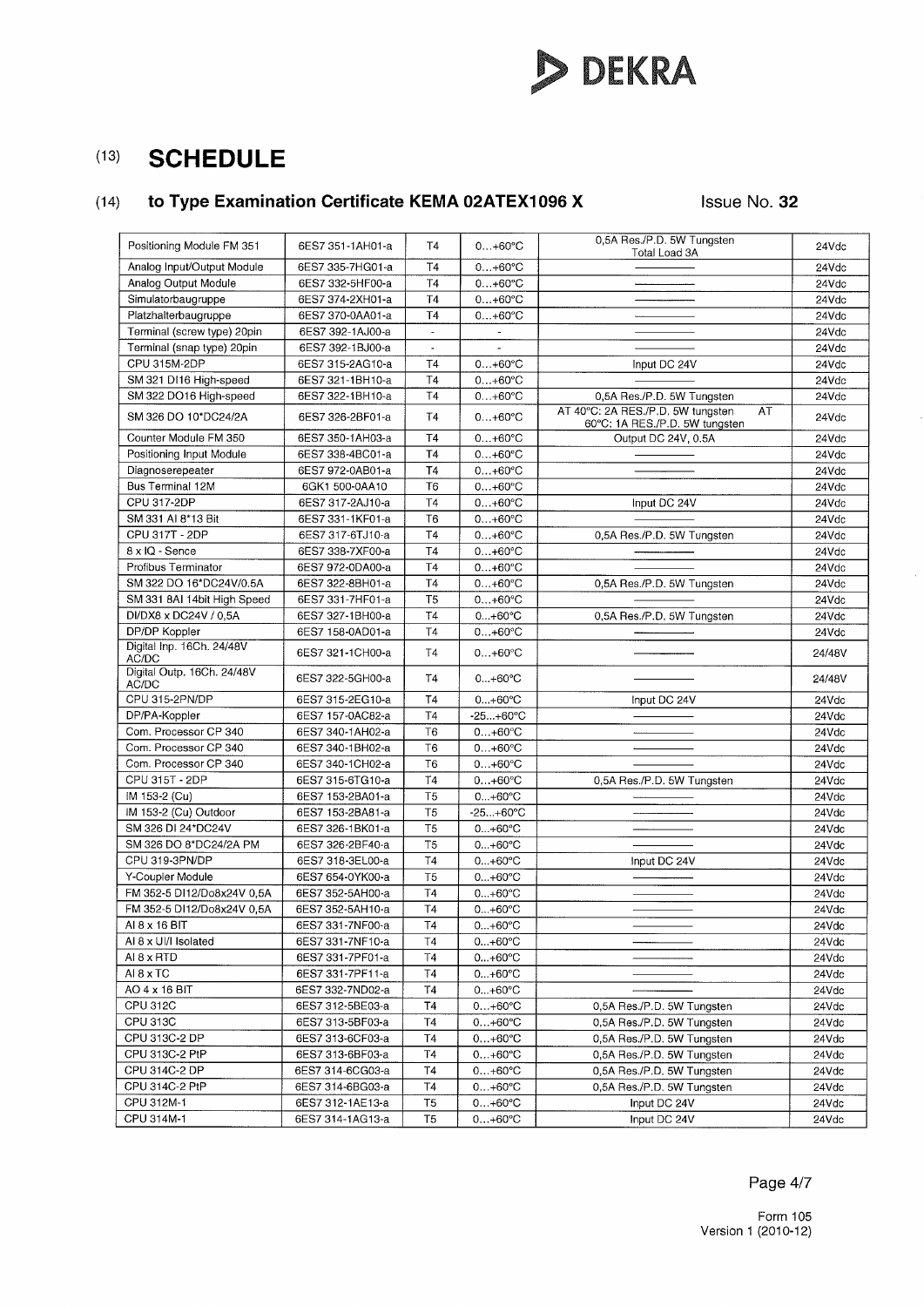

# (14) **to Type Examination Certificate KEMA 02ATEX1096 X** Issue No. 32

| CPU 315F-2PN/DP<br>24Vdc<br>6ES7 315-2FH13-a<br>T4<br>$0+60°C$<br>24Vdc<br>CPU 317-2PN/DP<br>6ES7 317-2EK13-a<br>T4<br>$0+60^{\circ}C$<br>Input DC 24V<br>CPU 317F-2PN/DP<br>6ES7 317-2FK13-a<br>T4<br>$0+60°C$<br>Input DC 24V<br>24Vdc<br>CPU 317F-2DP<br><b>T4</b><br>6ES7 317-6FF03-a<br>$0+60^{\circ}C$<br>Input DC 24V<br>24Vdc<br><b>T4</b><br>DP/PA-Koppler<br>6ES7 157-0AC83-a<br>$-25+60°C$<br>24Vdc<br>T <sub>4</sub><br>Disconnecting Bus Module<br>6ES7 195-7HG80-a<br>$-25+60°C$<br>CPU 319F-3PN/DP<br>T <sub>4</sub><br>24Vdc<br>$0+60^{\circ}C$<br>6ES7 318-3FL00-a<br>Input DC 24V<br>SM331 8AI HART<br>T <sub>4</sub><br>6ES7 331-7TF01-a<br>$0+60°C$<br>24Vdc<br>24Vdc<br>SM332 AO 8 x 16 Bit HART<br>6ES7 332-8TF01-a<br><b>T4</b><br>$0+60^{\circ}C$<br>IM 153-4PN<br><b>T4</b><br>24Vdc<br>6ES7 153-4AA00-a<br>$0+60°C$<br>0,5A Res./P.D. 5W Tungsten<br>Function Module FM 352<br>6ES7 352-1AH02-a<br>T <sub>4</sub><br>at 20°C Total Load 6A<br>24Vdc<br>$0+60°C$<br>at 60°C Total Load 3A<br>64 channels (4 groups of 16)<br>at 40°C 64 channels horiz. mounted<br>SM 321 DI 64 x DC24V p-/m-<br>24Vdc<br>6ES7 321-1BP00-a<br><b>T4</b><br>$0+60^{\circ}C$<br>at 60°C 32 channels horiz, mounted<br>read<br>at 40°C 32 channels vert. mounted<br>64 channels (4 groups of 16)<br>0,3A Res./P.D. 5W Tungsten<br>SM 321 DO 64 x DC24V/0,3A<br>at 25°C, max. 2,0A p. gr. horiz. mounted<br>24Vdc<br>6ES7 322-1BP00-a<br>T4<br>$0+60°C$<br>at 40°C, max. 1,6A p. gr. horiz. mounted<br>sou<br>at 60°C, max. 1,2A p. gr. horiz. mounted<br>at 40°C, max. 1,6A p. gr. vert mounted<br>64 channels (4 groups of 16)<br>0,3A Res./P.D. 5W Tungsten<br>at 25°C, max. 2,0A p. gr. horiz. mounted<br>SM 321 DO 64 x DC24V/0,3A<br>6ES7 322-1BP50-a<br><b>T4</b><br>24Vdc<br>$0+60°C$<br>at 40°C, max. 1,6A p. gr. horiz. mounted<br>sink<br>at 60°C, max. 1,2A p. gr. horiz. mounted<br>at 40°C, max. 1,6A p. gr. vert mounted<br>24Vdc<br>IM 153-2 (Cu)<br>6ES7 153-2BA02-a<br><b>T4</b><br>$0+60^{\circ}C$<br>IM 153-2 (Cu) Outdoor<br>T <sub>4</sub><br>24Vdc<br>6ES7 153-2BA82-a<br>$-25+60°C$<br>DP/PA-Koppler<br>T <sub>4</sub><br>24Vdc<br>6ES7 157-0AC83-a<br>$-25+60°C$<br>SM 336 F-AI 6x0/420mA<br><b>T4</b><br>$0+60^{\circ}C$<br>24Vdc<br>6ES7 336-4GE00-a<br><b>HART</b><br>CPU 319-3PN/DP<br>24Vdc<br>6ES7 318-3EL01-a<br>T4<br>$0+60°C$<br>CPU 319F-3PN/DP<br><b>T4</b><br>$0+60^{\circ}C$<br>24Vdc<br>6ES7 318-3FL01-a<br>24Vdc<br>Embedded controller<br>6ES7 677-1DD00-a<br>T <sub>4</sub><br>$0. +50°C$<br>Input - 24Vdc, 8 channels<br>Output-24Vdc, 0, 5A p.d./res.,<br>5W tungsten, 8 ch.<br>Counter Module<br>6ES7 350-2AH01-a<br>T4<br>$0+60^{\circ}C$<br>24Vdc<br>at 40°C total load 4A horiz. mounted<br>at 60°C total load 2A horiz, mounted<br>at 40°C total load 2A vert. mounted<br>CPU 315T - 2DP<br>24Vdc<br>6ES7 315-6TH13-a<br><b>T4</b><br>$0+60°C$<br>0,5A Res./P.D. 5W Tungsten<br>CPU 317T - 2DP<br>Input DC 24V<br>24Vdc<br>6ES7 317-6TH13-a<br>T4<br>$0+60^{\circ}C$<br>Com. Processor RS 232<br><b>T4</b><br>$0+60^{\circ}C$<br>24Vdc<br>6ES7 341-1AH02-a<br>T4<br>24Vdc<br>Com. Processor TTY<br>$0+60^{\circ}C$<br>6ES7 341-1BH02-a<br><b>T4</b><br>24Vdc<br>Com. Processor RS 422<br>6ES7 341-1CH02-a<br>$0+60^{\circ}C$<br>Max. potential difference between<br>24Vdc<br>SM 331 Al6x16bit TC iso<br>6ES7 331-7PE10-a<br>Т4<br>$0+60^{\circ}C$<br>channels: 250V AC<br>Only marked in the installation manual!<br>24Vdc<br>IM 153<br>6ES7 153-4AA01-a<br>Τ4<br>$0+60°C$<br>Analog Input/Output Module<br>T4<br>24Vdc<br>6ES7 335-7HG02-a<br>$0+60^{\circ}C$<br>CPU 312<br>24Vdc<br>T4<br>$0+60^{\circ}C$<br>6ES7 312-1AE14-a<br>Input DC 24V<br>CPU 314<br>T <sub>4</sub><br>24Vdc<br>6ES7 314-1AG14-a<br>$0+60^{\circ}C$<br>Input DC 24V!<br>CPU 315-2DP<br>Τ4<br>Input DC 24V<br>24Vdc<br>6ES7 315-2AH14-a<br>$0+60^{\circ}C$<br>CPU 315F-2 DP<br>T4<br>6ES7 315-6FF04-a<br>$0+60°C$<br>Input DC 24V<br>24Vdc<br><b>EM PCI-104</b><br>T <sub>4</sub><br>24Vdc<br>6ES7 677-1DD40-a<br>$0+50^{\circ}C$<br>EM PC<br>6ES7 677-1DD50-a<br><b>T4</b><br>24Vdc<br>$0+50°C$<br>24Vdc<br>SM 326 F-DO PM 8*24V/2A<br>6ES7 326-2BF41-a<br>T <sub>5</sub><br>$0+60^{\circ}C$ | CPU 315-2PN/DP | 6ES7 315-2EH13-a | T4 | $0+60^{\circ}C$ | Input DC 24V | 24Vdc |
|------------------------------------------------------------------------------------------------------------------------------------------------------------------------------------------------------------------------------------------------------------------------------------------------------------------------------------------------------------------------------------------------------------------------------------------------------------------------------------------------------------------------------------------------------------------------------------------------------------------------------------------------------------------------------------------------------------------------------------------------------------------------------------------------------------------------------------------------------------------------------------------------------------------------------------------------------------------------------------------------------------------------------------------------------------------------------------------------------------------------------------------------------------------------------------------------------------------------------------------------------------------------------------------------------------------------------------------------------------------------------------------------------------------------------------------------------------------------------------------------------------------------------------------------------------------------------------------------------------------------------------------------------------------------------------------------------------------------------------------------------------------------------------------------------------------------------------------------------------------------------------------------------------------------------------------------------------------------------------------------------------------------------------------------------------------------------------------------------------------------------------------------------------------------------------------------------------------------------------------------------------------------------------------------------------------------------------------------------------------------------------------------------------------------------------------------------------------------------------------------------------------------------------------------------------------------------------------------------------------------------------------------------------------------------------------------------------------------------------------------------------------------------------------------------------------------------------------------------------------------------------------------------------------------------------------------------------------------------------------------------------------------------------------------------------------------------------------------------------------------------------------------------------------------------------------------------------------------------------------------------------------------------------------------------------------------------------------------------------------------------------------------------------------------------------------------------------------------------------------------------------------------------------------------------------------------------------------------------------------------------------------------------------------------------------------------------------------------------------------------------------------------------------------------------------------------------------------------------------------------------------------------------------------------------------------------------------------------------------------------------------------------------------------------------------------------------------------------------------------------------------------------------------------------------------------------------------------------------|----------------|------------------|----|-----------------|--------------|-------|
|                                                                                                                                                                                                                                                                                                                                                                                                                                                                                                                                                                                                                                                                                                                                                                                                                                                                                                                                                                                                                                                                                                                                                                                                                                                                                                                                                                                                                                                                                                                                                                                                                                                                                                                                                                                                                                                                                                                                                                                                                                                                                                                                                                                                                                                                                                                                                                                                                                                                                                                                                                                                                                                                                                                                                                                                                                                                                                                                                                                                                                                                                                                                                                                                                                                                                                                                                                                                                                                                                                                                                                                                                                                                                                                                                                                                                                                                                                                                                                                                                                                                                                                                                                                                                              |                |                  |    |                 | Input DC 24V |       |
|                                                                                                                                                                                                                                                                                                                                                                                                                                                                                                                                                                                                                                                                                                                                                                                                                                                                                                                                                                                                                                                                                                                                                                                                                                                                                                                                                                                                                                                                                                                                                                                                                                                                                                                                                                                                                                                                                                                                                                                                                                                                                                                                                                                                                                                                                                                                                                                                                                                                                                                                                                                                                                                                                                                                                                                                                                                                                                                                                                                                                                                                                                                                                                                                                                                                                                                                                                                                                                                                                                                                                                                                                                                                                                                                                                                                                                                                                                                                                                                                                                                                                                                                                                                                                              |                |                  |    |                 |              |       |
|                                                                                                                                                                                                                                                                                                                                                                                                                                                                                                                                                                                                                                                                                                                                                                                                                                                                                                                                                                                                                                                                                                                                                                                                                                                                                                                                                                                                                                                                                                                                                                                                                                                                                                                                                                                                                                                                                                                                                                                                                                                                                                                                                                                                                                                                                                                                                                                                                                                                                                                                                                                                                                                                                                                                                                                                                                                                                                                                                                                                                                                                                                                                                                                                                                                                                                                                                                                                                                                                                                                                                                                                                                                                                                                                                                                                                                                                                                                                                                                                                                                                                                                                                                                                                              |                |                  |    |                 |              |       |
|                                                                                                                                                                                                                                                                                                                                                                                                                                                                                                                                                                                                                                                                                                                                                                                                                                                                                                                                                                                                                                                                                                                                                                                                                                                                                                                                                                                                                                                                                                                                                                                                                                                                                                                                                                                                                                                                                                                                                                                                                                                                                                                                                                                                                                                                                                                                                                                                                                                                                                                                                                                                                                                                                                                                                                                                                                                                                                                                                                                                                                                                                                                                                                                                                                                                                                                                                                                                                                                                                                                                                                                                                                                                                                                                                                                                                                                                                                                                                                                                                                                                                                                                                                                                                              |                |                  |    |                 |              |       |
|                                                                                                                                                                                                                                                                                                                                                                                                                                                                                                                                                                                                                                                                                                                                                                                                                                                                                                                                                                                                                                                                                                                                                                                                                                                                                                                                                                                                                                                                                                                                                                                                                                                                                                                                                                                                                                                                                                                                                                                                                                                                                                                                                                                                                                                                                                                                                                                                                                                                                                                                                                                                                                                                                                                                                                                                                                                                                                                                                                                                                                                                                                                                                                                                                                                                                                                                                                                                                                                                                                                                                                                                                                                                                                                                                                                                                                                                                                                                                                                                                                                                                                                                                                                                                              |                |                  |    |                 |              |       |
|                                                                                                                                                                                                                                                                                                                                                                                                                                                                                                                                                                                                                                                                                                                                                                                                                                                                                                                                                                                                                                                                                                                                                                                                                                                                                                                                                                                                                                                                                                                                                                                                                                                                                                                                                                                                                                                                                                                                                                                                                                                                                                                                                                                                                                                                                                                                                                                                                                                                                                                                                                                                                                                                                                                                                                                                                                                                                                                                                                                                                                                                                                                                                                                                                                                                                                                                                                                                                                                                                                                                                                                                                                                                                                                                                                                                                                                                                                                                                                                                                                                                                                                                                                                                                              |                |                  |    |                 |              |       |
|                                                                                                                                                                                                                                                                                                                                                                                                                                                                                                                                                                                                                                                                                                                                                                                                                                                                                                                                                                                                                                                                                                                                                                                                                                                                                                                                                                                                                                                                                                                                                                                                                                                                                                                                                                                                                                                                                                                                                                                                                                                                                                                                                                                                                                                                                                                                                                                                                                                                                                                                                                                                                                                                                                                                                                                                                                                                                                                                                                                                                                                                                                                                                                                                                                                                                                                                                                                                                                                                                                                                                                                                                                                                                                                                                                                                                                                                                                                                                                                                                                                                                                                                                                                                                              |                |                  |    |                 |              |       |
|                                                                                                                                                                                                                                                                                                                                                                                                                                                                                                                                                                                                                                                                                                                                                                                                                                                                                                                                                                                                                                                                                                                                                                                                                                                                                                                                                                                                                                                                                                                                                                                                                                                                                                                                                                                                                                                                                                                                                                                                                                                                                                                                                                                                                                                                                                                                                                                                                                                                                                                                                                                                                                                                                                                                                                                                                                                                                                                                                                                                                                                                                                                                                                                                                                                                                                                                                                                                                                                                                                                                                                                                                                                                                                                                                                                                                                                                                                                                                                                                                                                                                                                                                                                                                              |                |                  |    |                 |              |       |
|                                                                                                                                                                                                                                                                                                                                                                                                                                                                                                                                                                                                                                                                                                                                                                                                                                                                                                                                                                                                                                                                                                                                                                                                                                                                                                                                                                                                                                                                                                                                                                                                                                                                                                                                                                                                                                                                                                                                                                                                                                                                                                                                                                                                                                                                                                                                                                                                                                                                                                                                                                                                                                                                                                                                                                                                                                                                                                                                                                                                                                                                                                                                                                                                                                                                                                                                                                                                                                                                                                                                                                                                                                                                                                                                                                                                                                                                                                                                                                                                                                                                                                                                                                                                                              |                |                  |    |                 |              |       |
|                                                                                                                                                                                                                                                                                                                                                                                                                                                                                                                                                                                                                                                                                                                                                                                                                                                                                                                                                                                                                                                                                                                                                                                                                                                                                                                                                                                                                                                                                                                                                                                                                                                                                                                                                                                                                                                                                                                                                                                                                                                                                                                                                                                                                                                                                                                                                                                                                                                                                                                                                                                                                                                                                                                                                                                                                                                                                                                                                                                                                                                                                                                                                                                                                                                                                                                                                                                                                                                                                                                                                                                                                                                                                                                                                                                                                                                                                                                                                                                                                                                                                                                                                                                                                              |                |                  |    |                 |              |       |
|                                                                                                                                                                                                                                                                                                                                                                                                                                                                                                                                                                                                                                                                                                                                                                                                                                                                                                                                                                                                                                                                                                                                                                                                                                                                                                                                                                                                                                                                                                                                                                                                                                                                                                                                                                                                                                                                                                                                                                                                                                                                                                                                                                                                                                                                                                                                                                                                                                                                                                                                                                                                                                                                                                                                                                                                                                                                                                                                                                                                                                                                                                                                                                                                                                                                                                                                                                                                                                                                                                                                                                                                                                                                                                                                                                                                                                                                                                                                                                                                                                                                                                                                                                                                                              |                |                  |    |                 |              |       |
|                                                                                                                                                                                                                                                                                                                                                                                                                                                                                                                                                                                                                                                                                                                                                                                                                                                                                                                                                                                                                                                                                                                                                                                                                                                                                                                                                                                                                                                                                                                                                                                                                                                                                                                                                                                                                                                                                                                                                                                                                                                                                                                                                                                                                                                                                                                                                                                                                                                                                                                                                                                                                                                                                                                                                                                                                                                                                                                                                                                                                                                                                                                                                                                                                                                                                                                                                                                                                                                                                                                                                                                                                                                                                                                                                                                                                                                                                                                                                                                                                                                                                                                                                                                                                              |                |                  |    |                 |              |       |
|                                                                                                                                                                                                                                                                                                                                                                                                                                                                                                                                                                                                                                                                                                                                                                                                                                                                                                                                                                                                                                                                                                                                                                                                                                                                                                                                                                                                                                                                                                                                                                                                                                                                                                                                                                                                                                                                                                                                                                                                                                                                                                                                                                                                                                                                                                                                                                                                                                                                                                                                                                                                                                                                                                                                                                                                                                                                                                                                                                                                                                                                                                                                                                                                                                                                                                                                                                                                                                                                                                                                                                                                                                                                                                                                                                                                                                                                                                                                                                                                                                                                                                                                                                                                                              |                |                  |    |                 |              |       |
|                                                                                                                                                                                                                                                                                                                                                                                                                                                                                                                                                                                                                                                                                                                                                                                                                                                                                                                                                                                                                                                                                                                                                                                                                                                                                                                                                                                                                                                                                                                                                                                                                                                                                                                                                                                                                                                                                                                                                                                                                                                                                                                                                                                                                                                                                                                                                                                                                                                                                                                                                                                                                                                                                                                                                                                                                                                                                                                                                                                                                                                                                                                                                                                                                                                                                                                                                                                                                                                                                                                                                                                                                                                                                                                                                                                                                                                                                                                                                                                                                                                                                                                                                                                                                              |                |                  |    |                 |              |       |
|                                                                                                                                                                                                                                                                                                                                                                                                                                                                                                                                                                                                                                                                                                                                                                                                                                                                                                                                                                                                                                                                                                                                                                                                                                                                                                                                                                                                                                                                                                                                                                                                                                                                                                                                                                                                                                                                                                                                                                                                                                                                                                                                                                                                                                                                                                                                                                                                                                                                                                                                                                                                                                                                                                                                                                                                                                                                                                                                                                                                                                                                                                                                                                                                                                                                                                                                                                                                                                                                                                                                                                                                                                                                                                                                                                                                                                                                                                                                                                                                                                                                                                                                                                                                                              |                |                  |    |                 |              |       |
|                                                                                                                                                                                                                                                                                                                                                                                                                                                                                                                                                                                                                                                                                                                                                                                                                                                                                                                                                                                                                                                                                                                                                                                                                                                                                                                                                                                                                                                                                                                                                                                                                                                                                                                                                                                                                                                                                                                                                                                                                                                                                                                                                                                                                                                                                                                                                                                                                                                                                                                                                                                                                                                                                                                                                                                                                                                                                                                                                                                                                                                                                                                                                                                                                                                                                                                                                                                                                                                                                                                                                                                                                                                                                                                                                                                                                                                                                                                                                                                                                                                                                                                                                                                                                              |                |                  |    |                 |              |       |
|                                                                                                                                                                                                                                                                                                                                                                                                                                                                                                                                                                                                                                                                                                                                                                                                                                                                                                                                                                                                                                                                                                                                                                                                                                                                                                                                                                                                                                                                                                                                                                                                                                                                                                                                                                                                                                                                                                                                                                                                                                                                                                                                                                                                                                                                                                                                                                                                                                                                                                                                                                                                                                                                                                                                                                                                                                                                                                                                                                                                                                                                                                                                                                                                                                                                                                                                                                                                                                                                                                                                                                                                                                                                                                                                                                                                                                                                                                                                                                                                                                                                                                                                                                                                                              |                |                  |    |                 |              |       |
|                                                                                                                                                                                                                                                                                                                                                                                                                                                                                                                                                                                                                                                                                                                                                                                                                                                                                                                                                                                                                                                                                                                                                                                                                                                                                                                                                                                                                                                                                                                                                                                                                                                                                                                                                                                                                                                                                                                                                                                                                                                                                                                                                                                                                                                                                                                                                                                                                                                                                                                                                                                                                                                                                                                                                                                                                                                                                                                                                                                                                                                                                                                                                                                                                                                                                                                                                                                                                                                                                                                                                                                                                                                                                                                                                                                                                                                                                                                                                                                                                                                                                                                                                                                                                              |                |                  |    |                 |              |       |
|                                                                                                                                                                                                                                                                                                                                                                                                                                                                                                                                                                                                                                                                                                                                                                                                                                                                                                                                                                                                                                                                                                                                                                                                                                                                                                                                                                                                                                                                                                                                                                                                                                                                                                                                                                                                                                                                                                                                                                                                                                                                                                                                                                                                                                                                                                                                                                                                                                                                                                                                                                                                                                                                                                                                                                                                                                                                                                                                                                                                                                                                                                                                                                                                                                                                                                                                                                                                                                                                                                                                                                                                                                                                                                                                                                                                                                                                                                                                                                                                                                                                                                                                                                                                                              |                |                  |    |                 |              |       |
|                                                                                                                                                                                                                                                                                                                                                                                                                                                                                                                                                                                                                                                                                                                                                                                                                                                                                                                                                                                                                                                                                                                                                                                                                                                                                                                                                                                                                                                                                                                                                                                                                                                                                                                                                                                                                                                                                                                                                                                                                                                                                                                                                                                                                                                                                                                                                                                                                                                                                                                                                                                                                                                                                                                                                                                                                                                                                                                                                                                                                                                                                                                                                                                                                                                                                                                                                                                                                                                                                                                                                                                                                                                                                                                                                                                                                                                                                                                                                                                                                                                                                                                                                                                                                              |                |                  |    |                 |              |       |
|                                                                                                                                                                                                                                                                                                                                                                                                                                                                                                                                                                                                                                                                                                                                                                                                                                                                                                                                                                                                                                                                                                                                                                                                                                                                                                                                                                                                                                                                                                                                                                                                                                                                                                                                                                                                                                                                                                                                                                                                                                                                                                                                                                                                                                                                                                                                                                                                                                                                                                                                                                                                                                                                                                                                                                                                                                                                                                                                                                                                                                                                                                                                                                                                                                                                                                                                                                                                                                                                                                                                                                                                                                                                                                                                                                                                                                                                                                                                                                                                                                                                                                                                                                                                                              |                |                  |    |                 |              |       |
|                                                                                                                                                                                                                                                                                                                                                                                                                                                                                                                                                                                                                                                                                                                                                                                                                                                                                                                                                                                                                                                                                                                                                                                                                                                                                                                                                                                                                                                                                                                                                                                                                                                                                                                                                                                                                                                                                                                                                                                                                                                                                                                                                                                                                                                                                                                                                                                                                                                                                                                                                                                                                                                                                                                                                                                                                                                                                                                                                                                                                                                                                                                                                                                                                                                                                                                                                                                                                                                                                                                                                                                                                                                                                                                                                                                                                                                                                                                                                                                                                                                                                                                                                                                                                              |                |                  |    |                 |              |       |
|                                                                                                                                                                                                                                                                                                                                                                                                                                                                                                                                                                                                                                                                                                                                                                                                                                                                                                                                                                                                                                                                                                                                                                                                                                                                                                                                                                                                                                                                                                                                                                                                                                                                                                                                                                                                                                                                                                                                                                                                                                                                                                                                                                                                                                                                                                                                                                                                                                                                                                                                                                                                                                                                                                                                                                                                                                                                                                                                                                                                                                                                                                                                                                                                                                                                                                                                                                                                                                                                                                                                                                                                                                                                                                                                                                                                                                                                                                                                                                                                                                                                                                                                                                                                                              |                |                  |    |                 |              |       |
|                                                                                                                                                                                                                                                                                                                                                                                                                                                                                                                                                                                                                                                                                                                                                                                                                                                                                                                                                                                                                                                                                                                                                                                                                                                                                                                                                                                                                                                                                                                                                                                                                                                                                                                                                                                                                                                                                                                                                                                                                                                                                                                                                                                                                                                                                                                                                                                                                                                                                                                                                                                                                                                                                                                                                                                                                                                                                                                                                                                                                                                                                                                                                                                                                                                                                                                                                                                                                                                                                                                                                                                                                                                                                                                                                                                                                                                                                                                                                                                                                                                                                                                                                                                                                              |                |                  |    |                 |              |       |
|                                                                                                                                                                                                                                                                                                                                                                                                                                                                                                                                                                                                                                                                                                                                                                                                                                                                                                                                                                                                                                                                                                                                                                                                                                                                                                                                                                                                                                                                                                                                                                                                                                                                                                                                                                                                                                                                                                                                                                                                                                                                                                                                                                                                                                                                                                                                                                                                                                                                                                                                                                                                                                                                                                                                                                                                                                                                                                                                                                                                                                                                                                                                                                                                                                                                                                                                                                                                                                                                                                                                                                                                                                                                                                                                                                                                                                                                                                                                                                                                                                                                                                                                                                                                                              |                |                  |    |                 |              |       |
|                                                                                                                                                                                                                                                                                                                                                                                                                                                                                                                                                                                                                                                                                                                                                                                                                                                                                                                                                                                                                                                                                                                                                                                                                                                                                                                                                                                                                                                                                                                                                                                                                                                                                                                                                                                                                                                                                                                                                                                                                                                                                                                                                                                                                                                                                                                                                                                                                                                                                                                                                                                                                                                                                                                                                                                                                                                                                                                                                                                                                                                                                                                                                                                                                                                                                                                                                                                                                                                                                                                                                                                                                                                                                                                                                                                                                                                                                                                                                                                                                                                                                                                                                                                                                              |                |                  |    |                 |              |       |
|                                                                                                                                                                                                                                                                                                                                                                                                                                                                                                                                                                                                                                                                                                                                                                                                                                                                                                                                                                                                                                                                                                                                                                                                                                                                                                                                                                                                                                                                                                                                                                                                                                                                                                                                                                                                                                                                                                                                                                                                                                                                                                                                                                                                                                                                                                                                                                                                                                                                                                                                                                                                                                                                                                                                                                                                                                                                                                                                                                                                                                                                                                                                                                                                                                                                                                                                                                                                                                                                                                                                                                                                                                                                                                                                                                                                                                                                                                                                                                                                                                                                                                                                                                                                                              |                |                  |    |                 |              |       |
|                                                                                                                                                                                                                                                                                                                                                                                                                                                                                                                                                                                                                                                                                                                                                                                                                                                                                                                                                                                                                                                                                                                                                                                                                                                                                                                                                                                                                                                                                                                                                                                                                                                                                                                                                                                                                                                                                                                                                                                                                                                                                                                                                                                                                                                                                                                                                                                                                                                                                                                                                                                                                                                                                                                                                                                                                                                                                                                                                                                                                                                                                                                                                                                                                                                                                                                                                                                                                                                                                                                                                                                                                                                                                                                                                                                                                                                                                                                                                                                                                                                                                                                                                                                                                              |                |                  |    |                 |              |       |
|                                                                                                                                                                                                                                                                                                                                                                                                                                                                                                                                                                                                                                                                                                                                                                                                                                                                                                                                                                                                                                                                                                                                                                                                                                                                                                                                                                                                                                                                                                                                                                                                                                                                                                                                                                                                                                                                                                                                                                                                                                                                                                                                                                                                                                                                                                                                                                                                                                                                                                                                                                                                                                                                                                                                                                                                                                                                                                                                                                                                                                                                                                                                                                                                                                                                                                                                                                                                                                                                                                                                                                                                                                                                                                                                                                                                                                                                                                                                                                                                                                                                                                                                                                                                                              |                |                  |    |                 |              |       |
|                                                                                                                                                                                                                                                                                                                                                                                                                                                                                                                                                                                                                                                                                                                                                                                                                                                                                                                                                                                                                                                                                                                                                                                                                                                                                                                                                                                                                                                                                                                                                                                                                                                                                                                                                                                                                                                                                                                                                                                                                                                                                                                                                                                                                                                                                                                                                                                                                                                                                                                                                                                                                                                                                                                                                                                                                                                                                                                                                                                                                                                                                                                                                                                                                                                                                                                                                                                                                                                                                                                                                                                                                                                                                                                                                                                                                                                                                                                                                                                                                                                                                                                                                                                                                              |                |                  |    |                 |              |       |
|                                                                                                                                                                                                                                                                                                                                                                                                                                                                                                                                                                                                                                                                                                                                                                                                                                                                                                                                                                                                                                                                                                                                                                                                                                                                                                                                                                                                                                                                                                                                                                                                                                                                                                                                                                                                                                                                                                                                                                                                                                                                                                                                                                                                                                                                                                                                                                                                                                                                                                                                                                                                                                                                                                                                                                                                                                                                                                                                                                                                                                                                                                                                                                                                                                                                                                                                                                                                                                                                                                                                                                                                                                                                                                                                                                                                                                                                                                                                                                                                                                                                                                                                                                                                                              |                |                  |    |                 |              |       |
|                                                                                                                                                                                                                                                                                                                                                                                                                                                                                                                                                                                                                                                                                                                                                                                                                                                                                                                                                                                                                                                                                                                                                                                                                                                                                                                                                                                                                                                                                                                                                                                                                                                                                                                                                                                                                                                                                                                                                                                                                                                                                                                                                                                                                                                                                                                                                                                                                                                                                                                                                                                                                                                                                                                                                                                                                                                                                                                                                                                                                                                                                                                                                                                                                                                                                                                                                                                                                                                                                                                                                                                                                                                                                                                                                                                                                                                                                                                                                                                                                                                                                                                                                                                                                              |                |                  |    |                 |              |       |
|                                                                                                                                                                                                                                                                                                                                                                                                                                                                                                                                                                                                                                                                                                                                                                                                                                                                                                                                                                                                                                                                                                                                                                                                                                                                                                                                                                                                                                                                                                                                                                                                                                                                                                                                                                                                                                                                                                                                                                                                                                                                                                                                                                                                                                                                                                                                                                                                                                                                                                                                                                                                                                                                                                                                                                                                                                                                                                                                                                                                                                                                                                                                                                                                                                                                                                                                                                                                                                                                                                                                                                                                                                                                                                                                                                                                                                                                                                                                                                                                                                                                                                                                                                                                                              |                |                  |    |                 |              |       |
|                                                                                                                                                                                                                                                                                                                                                                                                                                                                                                                                                                                                                                                                                                                                                                                                                                                                                                                                                                                                                                                                                                                                                                                                                                                                                                                                                                                                                                                                                                                                                                                                                                                                                                                                                                                                                                                                                                                                                                                                                                                                                                                                                                                                                                                                                                                                                                                                                                                                                                                                                                                                                                                                                                                                                                                                                                                                                                                                                                                                                                                                                                                                                                                                                                                                                                                                                                                                                                                                                                                                                                                                                                                                                                                                                                                                                                                                                                                                                                                                                                                                                                                                                                                                                              |                |                  |    |                 |              |       |
|                                                                                                                                                                                                                                                                                                                                                                                                                                                                                                                                                                                                                                                                                                                                                                                                                                                                                                                                                                                                                                                                                                                                                                                                                                                                                                                                                                                                                                                                                                                                                                                                                                                                                                                                                                                                                                                                                                                                                                                                                                                                                                                                                                                                                                                                                                                                                                                                                                                                                                                                                                                                                                                                                                                                                                                                                                                                                                                                                                                                                                                                                                                                                                                                                                                                                                                                                                                                                                                                                                                                                                                                                                                                                                                                                                                                                                                                                                                                                                                                                                                                                                                                                                                                                              |                |                  |    |                 |              |       |
|                                                                                                                                                                                                                                                                                                                                                                                                                                                                                                                                                                                                                                                                                                                                                                                                                                                                                                                                                                                                                                                                                                                                                                                                                                                                                                                                                                                                                                                                                                                                                                                                                                                                                                                                                                                                                                                                                                                                                                                                                                                                                                                                                                                                                                                                                                                                                                                                                                                                                                                                                                                                                                                                                                                                                                                                                                                                                                                                                                                                                                                                                                                                                                                                                                                                                                                                                                                                                                                                                                                                                                                                                                                                                                                                                                                                                                                                                                                                                                                                                                                                                                                                                                                                                              |                |                  |    |                 |              |       |
|                                                                                                                                                                                                                                                                                                                                                                                                                                                                                                                                                                                                                                                                                                                                                                                                                                                                                                                                                                                                                                                                                                                                                                                                                                                                                                                                                                                                                                                                                                                                                                                                                                                                                                                                                                                                                                                                                                                                                                                                                                                                                                                                                                                                                                                                                                                                                                                                                                                                                                                                                                                                                                                                                                                                                                                                                                                                                                                                                                                                                                                                                                                                                                                                                                                                                                                                                                                                                                                                                                                                                                                                                                                                                                                                                                                                                                                                                                                                                                                                                                                                                                                                                                                                                              |                |                  |    |                 |              |       |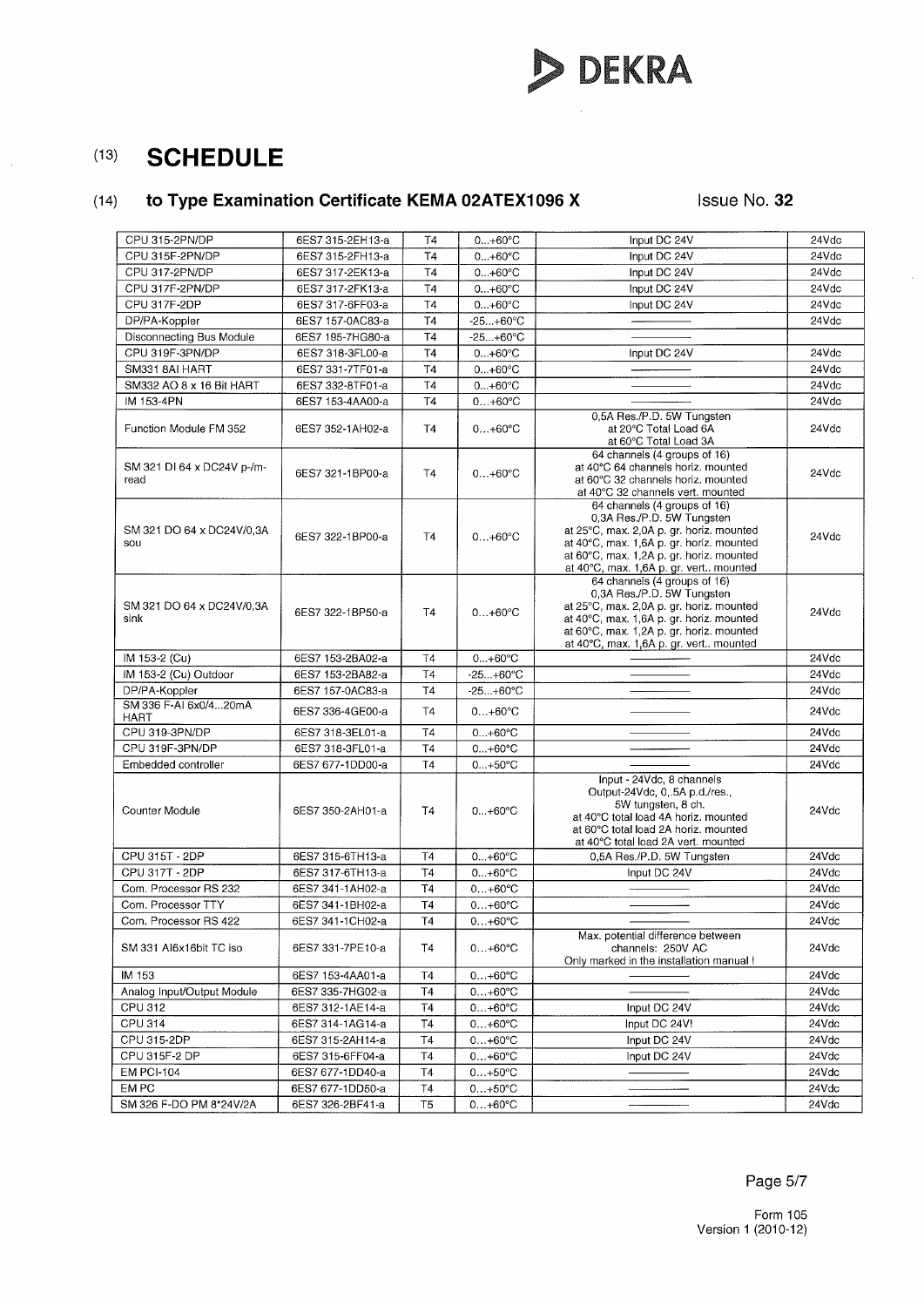# **DEKRA**

# (13) **SCHEDULE**

# (14) **to Type Examination Certificate KEMA 02ATEX1096 X** Issue No. 32

| Embedded controller<br>EC 31-RTX F | 6ES7 677-1FD00-a | T <sub>4</sub>  | $0+50°C$          |                                                                                                                                                                                                                                      | 24Vdc |
|------------------------------------|------------------|-----------------|-------------------|--------------------------------------------------------------------------------------------------------------------------------------------------------------------------------------------------------------------------------------|-------|
| CPU 315-2PN/DP                     | 6ES7 315-2EH14-a | T4              | $0+60^{\circ}C$   | Input DC 24V                                                                                                                                                                                                                         | 24Vdc |
| CPU 315F-2PN/DP                    | 6ES7 315-2FJ14-a | T <sub>4</sub>  | $0+60^{\circ}C$   | Input DC 24V                                                                                                                                                                                                                         | 24Vdc |
| CPU 317-2PN/DP                     | 6ES7 317-2EK14-a | T4              | $0+60^{\circ}C$   | Input DC 24V                                                                                                                                                                                                                         | 24Vdc |
| CPU 317F-2PN/DP                    | 6ES7 317-2FK14-a | <b>T4</b>       | $0+60°C$          | Input DC 24V                                                                                                                                                                                                                         | 24Vdc |
| SM 331 Al 8*13 Bit                 | 6ES7 331-1KF02-a | T <sub>6</sub>  | $0+60^{\circ}C$   |                                                                                                                                                                                                                                      | 24Vdc |
| SM 326 10 F-DO                     | 6ES7 326-2BF10-a | T4              | $0+60^{\circ}C$   | 24Vdc, 10 channels (2groups of 2 channels)<br>2 A p.d./res., 5W tungsten<br>at 40°C 10A per group horiz. mounted<br>at 50°C 7A per group horiz. mounted<br>at 60°C 6A per group horiz. mounted<br>at 40°C 5A per group vert. mounted | 24Vdc |
| Positioning Module FM 351          | 6ES7 351-1AH02-a | T <sub>4</sub>  | $0+60^{\circ}C$   | 0,5A Res./P.D. 5W Tungsten<br>Total Load 3A                                                                                                                                                                                          | 24Vdc |
| SM 326 F-DI 24 24V                 | 6ES7 326-1BK02-a | T <sub>5</sub>  | $0+60^{\circ}C$   |                                                                                                                                                                                                                                      | 24Vdc |
| CPU 319-3PN/DP                     | 6ES7 318-3EL01-a | $\overline{14}$ | $0+60^{\circ}C$   | supply 24Vdc<br>vertically mounted 40°C<br>horizontally mounted 60°C                                                                                                                                                                 | 24Vdc |
| CPU 319F-3PN/DP                    | 6ES7 318-3FL01-a | <b>T4</b>       | $0+60°C$          | supply 24Vdc<br>vertically mounted 40°C<br>horizontally mounted 60°C                                                                                                                                                                 | 24Vdc |
| 10 F-DO                            | 6ES7 326-2BF10-a | T4              | $0+60^{\circ}C$   | 24Vdc, 10 channels (2groups of 2 channels)<br>2 A p.d./res., 5W tungsten<br>at 40°C 10A per group horiz. mounted<br>at 50°C 7A per group horiz. mounted<br>at 60°C 6A per group horiz. mounted<br>at 40°C 5A per group vert. mounted | 24Vdc |
| FM 352-5 M                         | 6ES7 352-5AH01-a | T <sub>4</sub>  | $0+60^{\circ}C$   | Input 24Vdc, 12 channels<br>Output 24Vdc, 8channels<br>0.5A p.d./res., 5W tungsten<br>Total load 4A<br>vertically mounted 40°C<br>horizontally mounted 60°C                                                                          | 24Vdc |
| FM 352-5 P                         | 6ES7 352-5AH11-a | T4              | $0+60°C$          | Input 24Vdc, 12 channels<br>Output 24Vdc, 8channels<br>0.5A p.d./res., 5W tungsten<br>Total load 4A<br>vertically mounted 40°C<br>horizontally mounted 60°C                                                                          | 24Vdc |
| CPU 317TF - 2DP                    | 6ES7 317-6TF14-a | T4              | $0+60^{\circ}C$   | 0,5A p.d./res., 5W tungsten<br>at 40°C, 4A total load hor. and vert. mounted<br>at 60°C, 3A total load hor. mounted                                                                                                                  | 24Vdc |
| Field Device Coupler               | 6ES7 157-0AC84-a | <b>T4</b>       | $-25+60^{\circ}C$ | supply 24Vdc, Input current max. 2.3A<br>at 60°C output current 0.8A hor. mounted<br>at 50°C output current 1A hor. mounted<br>at 40°C output current 1A vert. mounted                                                               | 24Vdc |
| Embedded controller                | 6ES7 677-1DD10-a | T4              | $0+50°C$          |                                                                                                                                                                                                                                      | 24Vdc |
| Embedded controller                | 6ES7 677-1FD10-a | T <sub>4</sub>  | $0+50°C$          |                                                                                                                                                                                                                                      | 24Vdc |
| IM 153-4 High Feature              | 6ES7 153-4BA00-a | T4              | $0.460^{\circ}$ C | supply 24Vdc<br>Input current max. 600mA<br>vertically mounted 40°C<br>horizontally mounted 60°C                                                                                                                                     | 24Vdc |
| IM 153-2 (Cu)                      | 6ES7 153-2BA02-a | T <sub>4</sub>  | $0+60^{\circ}C$   | supply 24Vdc<br>input current max. 620mA<br>vertically mounted 40°C<br>horizontally mounted 60°C                                                                                                                                     | 24Vdc |
| IM 153-2 (Cu)                      | 6ES7 153-2BA82-a | T4              | $-25+60°C$        | supply 24Vdc<br>input current max. 620mA<br>vertically mounted 40°C<br>horizontally mounted 60°C                                                                                                                                     | 24Vdc |
| IM 153-2 FF-Link                   | 6ES7 153-2DA80-a | <b>T4</b>       | -25…+60°C         | supply 24Vdc<br>input current max. 100mA<br>vertically mounted 40°C<br>horizontally mounted 60°C                                                                                                                                     | 24Vdc |